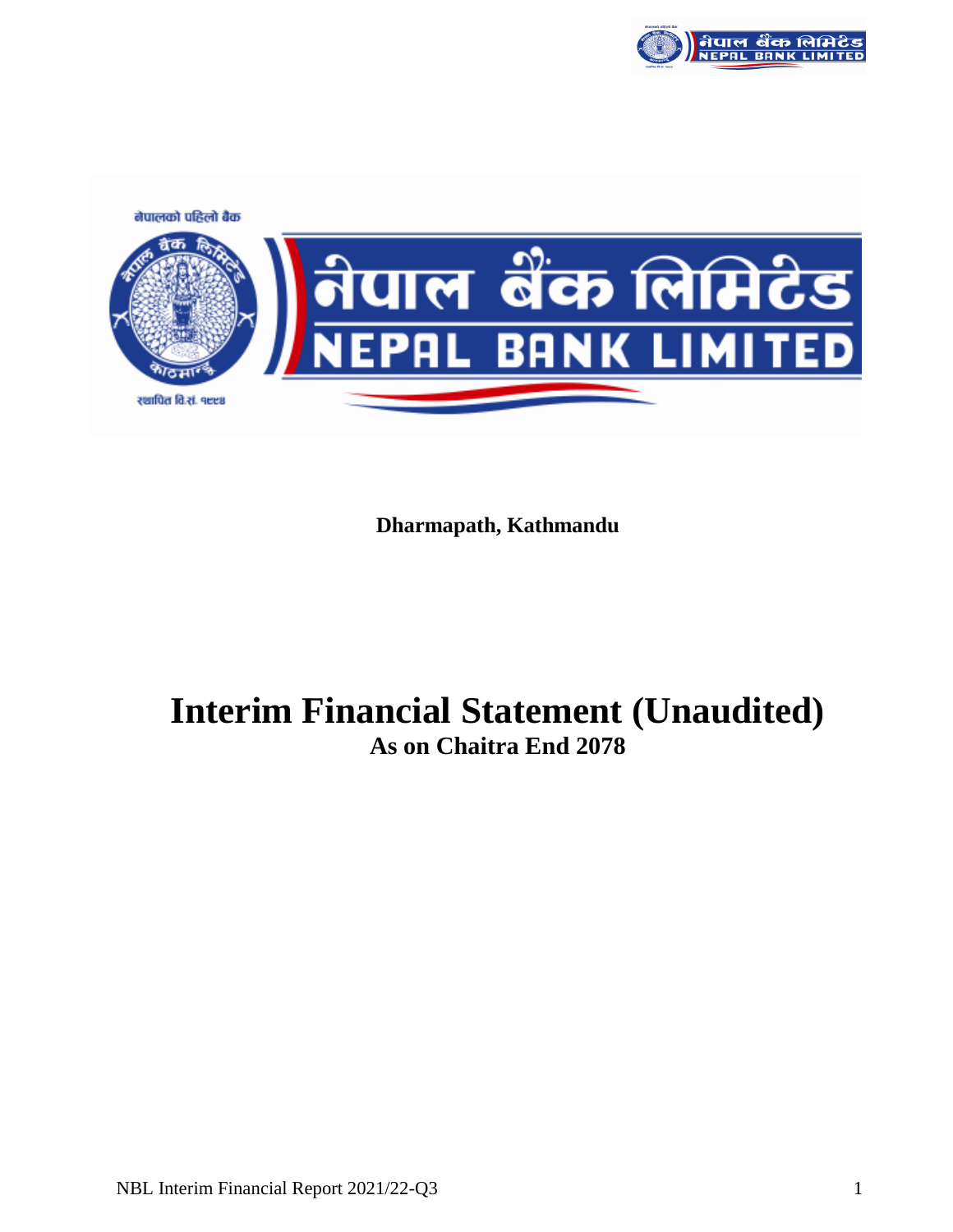

| <b>Condensed Statement of Financial Position (Quarterly)</b> |
|--------------------------------------------------------------|
| As on Quarter ended Chaitra, 2078 (Mid-April of 2022)        |

| <b>Assets</b>                                  | <b>This Quarter</b><br><b>Ending</b> | <b>Immediate</b><br><b>Previous Year</b><br><b>Ending</b> |
|------------------------------------------------|--------------------------------------|-----------------------------------------------------------|
| Cash and cash equivalent                       | 6,687,550,056                        | 6,528,388,522                                             |
| Due from Nepal Rastra Bank                     | 5,823,114,708                        | 6,803,871,032                                             |
| Placement with Bank and Financial Institutions | 2,230,409,925                        | 4,319,424,975                                             |
| Derivative Financial Instrument                | 1,357,670,801                        | 8,516,607,098                                             |
| <b>Other Trading Assets</b>                    | 146,557,661                          | 101,204,596                                               |
| Loan and advances to B/FIs                     | 6,622,804,609                        | 6,538,592,437                                             |
| Loan and Advances to Customers                 | 168, 802, 191, 853                   | 135,420,466,422                                           |
| <b>Investment Securities</b>                   | 29,305,607,111                       | 30,009,312,731                                            |
| <b>Current Tax Assets</b>                      | 1,765,011,987                        | 1,642,235,420                                             |
| <b>Investment in Subsidiaries</b>              |                                      |                                                           |
| <b>Investment in Associates</b>                |                                      |                                                           |
| <b>Investment Property</b>                     | 108,357,379                          | 111,028,379                                               |
| Property and Equipment                         | 12,363,071,611                       | 12,240,078,095                                            |
| Goodwill and Intangible assets                 | 57,626,166                           | 45,836,534                                                |
| <b>Deferred Tax Assets</b>                     |                                      |                                                           |
| <b>Other Assets</b>                            | 9,997,427,819                        | 10,368,431,136                                            |
| <b>Total Assets</b>                            | 245, 267, 401, 686                   | 222, 645, 477, 378                                        |
| <b>Liabilities</b>                             |                                      |                                                           |
| Due to Bank and Financial Institutions         | 597,134,500                          | 809,125,108                                               |
| Due to Nepal Rastra Bank                       | 5,946,991,046                        | 6,062,640,951                                             |
| <b>Derivative Financial Instruments</b>        | 1,365,774,821                        | 8,474,686,154                                             |
| <b>Deposits from Customers</b>                 | 187, 373, 810, 612                   | 162,813,383,867                                           |
| <b>Borrowings</b>                              | 2,215,500,000                        |                                                           |
| <b>Current Tax Liabilities</b>                 |                                      |                                                           |
| Provisions                                     | 97,759,126                           | 80,221,924                                                |
| <b>Deferred Tax Liabilities</b>                | 4,083,129,792                        | 4,435,213,927                                             |
| <b>Other Liabilities</b>                       | 5,432,893,242                        | 3,261,141,415                                             |
| Debt securities issued                         | 3,493,918,012                        | 3,493,918,012                                             |
| <b>Subordinated Liabilities</b>                |                                      |                                                           |
| <b>Total Liabilities</b>                       | 210,606,911,151                      | 189,430,331,358                                           |
| <b>Equity</b>                                  |                                      |                                                           |
| <b>Share Capital</b>                           | 14,405,904,831                       | 12,636,758,624                                            |
| <b>Share Premium</b>                           |                                      | 431,883,238                                               |
| <b>Retained Earnings</b>                       | 2,702,493,983                        | 3,732,371,500                                             |
| Reserves                                       | 17,552,091,721                       | 16,414,132,658                                            |
| Total equity attributable to equity holders    | 34,660,490,535                       | 33,215,146,020                                            |
| <b>Non-controlling interest</b>                |                                      |                                                           |
| <b>Total Equity</b>                            | 34,660,490,535                       | 33,215,146,020                                            |
| <b>Total Liabilities and Equity</b>            | 245,267,401,686                      | 222, 645, 477, 378                                        |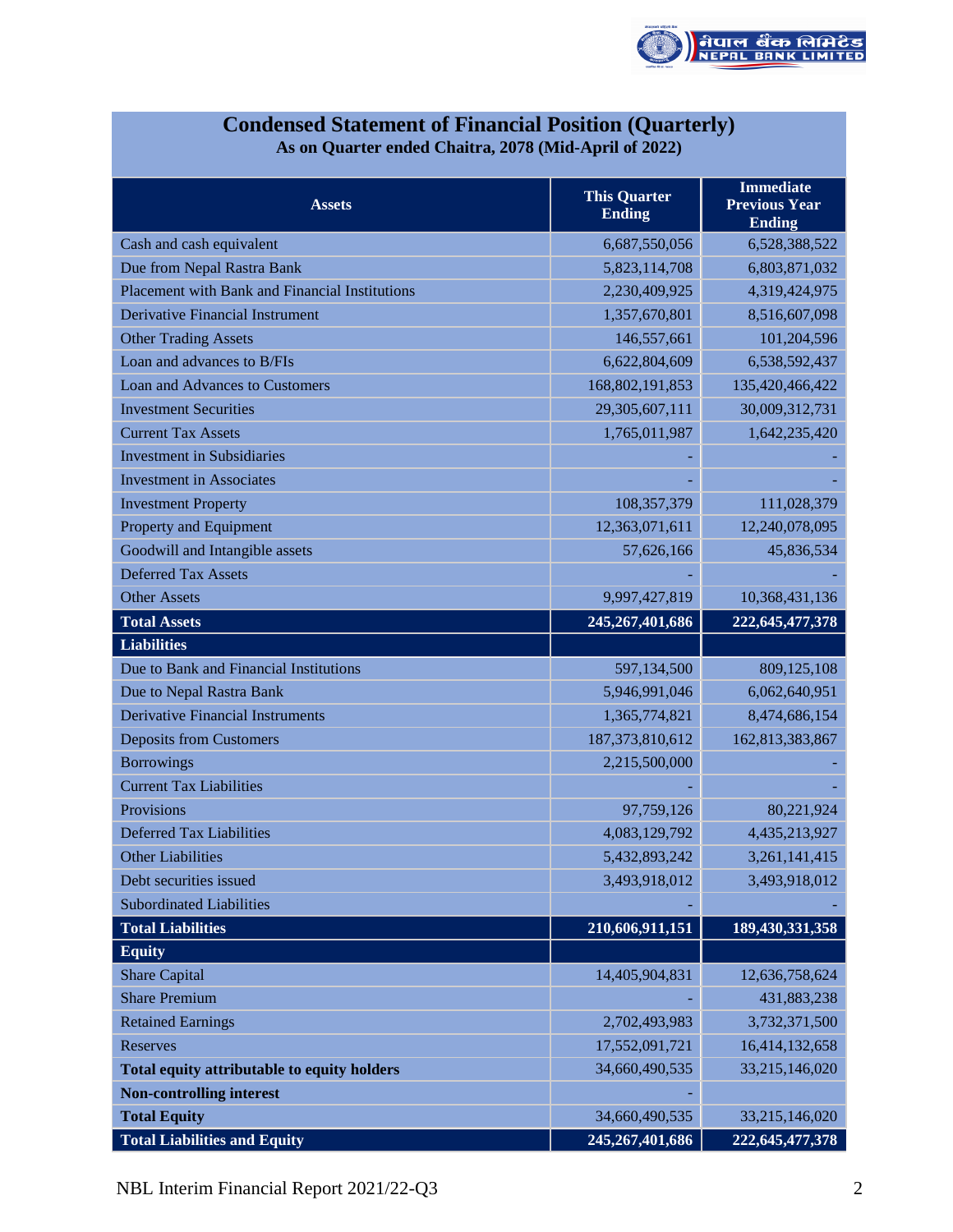

| <b>Condensed Statement of Profit or Loss</b>               |                                                              |  |                        |                                              |                       |  |  |
|------------------------------------------------------------|--------------------------------------------------------------|--|------------------------|----------------------------------------------|-----------------------|--|--|
| For the Quarter Ended Chaitra 2078                         |                                                              |  |                        |                                              |                       |  |  |
|                                                            |                                                              |  |                        |                                              | <b>Figures in NPR</b> |  |  |
|                                                            | <b>Current Year</b>                                          |  |                        | <b>Previous Year Corresponding</b>           |                       |  |  |
| <b>Particulars</b>                                         | <b>Up to This Quarter</b><br><b>This</b><br>(YTD)<br>Quarter |  | <b>This</b><br>Quarter | <b>Up to This</b><br><b>Quarter</b><br>(YTD) |                       |  |  |
| <b>Interest Income</b>                                     | 4,325,192,676                                                |  | 11,311,281,014         | 3,051,059,794                                | 8,794,321,878         |  |  |
| Interest expense                                           | 2,619,069,814                                                |  | 6,580,227,763          | 1,308,390,468                                | 4,080,253,764         |  |  |
| <b>Net interest income</b>                                 | 1,706,122,862                                                |  | 4,731,053,252          | 1,742,669,326                                | 4,714,068,115         |  |  |
| Fees and Commission Income                                 | 214,724,156                                                  |  | 722,600,486            | 255, 565, 743                                | 639,479,555           |  |  |
| Fees and Commission Expense                                | 22,382,284                                                   |  | 43,473,100             | 19,909,543                                   | 46,829,113            |  |  |
| Net fee and commission income                              | 192,341,871                                                  |  | 679,127,386            | 235,656,200                                  | 592,650,442           |  |  |
| Net interest, fee and commission<br>income                 | 1,898,464,734                                                |  | 5,410,180,638          | 1,978,325,527                                | 5,306,718,557         |  |  |
| Net trading income                                         | 39,563,592                                                   |  | 214,610,787            | 129, 182, 254                                | 320,669,614           |  |  |
| Other operating income                                     | 54,943,280                                                   |  | 176,675,680            | 247,400,639                                  | 372,102,550           |  |  |
| <b>Total operating income</b>                              | 1,992,971,606                                                |  | 5,801,467,104          | 2,354,908,420                                | 5,999,490,721         |  |  |
| Impairment charge/(reversal) for loans<br>and other losses | 206,040,614                                                  |  | 593,513,035            | 110,405,751                                  | 65,268,900            |  |  |
| <b>Net operating income</b>                                | 1,786,930,992                                                |  | 5,207,954,070          | 2,244,502,669                                | 5,934,221,821         |  |  |
| <b>Operating Expenses</b>                                  |                                                              |  |                        |                                              |                       |  |  |
| <b>Personnel Expense</b>                                   | 519,048,311                                                  |  | 1,818,383,397          | 598,127,932                                  | 1,832,524,250         |  |  |
| <b>Other Operating Expense</b>                             | 235,307,648                                                  |  | 634,876,628            | 212,706,104                                  | 546,918,970           |  |  |
| <b>Depreciation and Amortization</b>                       | 55,130,227                                                   |  | 141,912,567            | 40,524,671                                   | 115,411,784           |  |  |
| <b>Operating profit</b>                                    | 977,444,806                                                  |  | 2,612,781,478          | 1,393,143,963                                | 3,439,366,818         |  |  |
| Non-operating Income                                       | 1,074,226                                                    |  | 51,693,761             | 128,455,991                                  | 157,903,266           |  |  |
| Non-operating expense                                      |                                                              |  |                        |                                              |                       |  |  |
| <b>Profit before Income tax</b>                            | 978,519,032                                                  |  | 2,664,475,239          | 1,521,599,953                                | 3,597,270,084         |  |  |
| <b>Income tax Expenses</b>                                 |                                                              |  |                        |                                              |                       |  |  |
| <b>Current Tax</b>                                         | 265,922,112                                                  |  | 667,304,068            | 419,694,101                                  | 983, 247, 852         |  |  |
| Deferred Tax                                               | (63, 276, 062)                                               |  | (195,760,646)          | 190,051,643                                  | 351,744,921           |  |  |
| Profit/(loss) for the period                               | 775,872,982                                                  |  | 2,192,931,817          | 911,854,209                                  | 2,262,277,310         |  |  |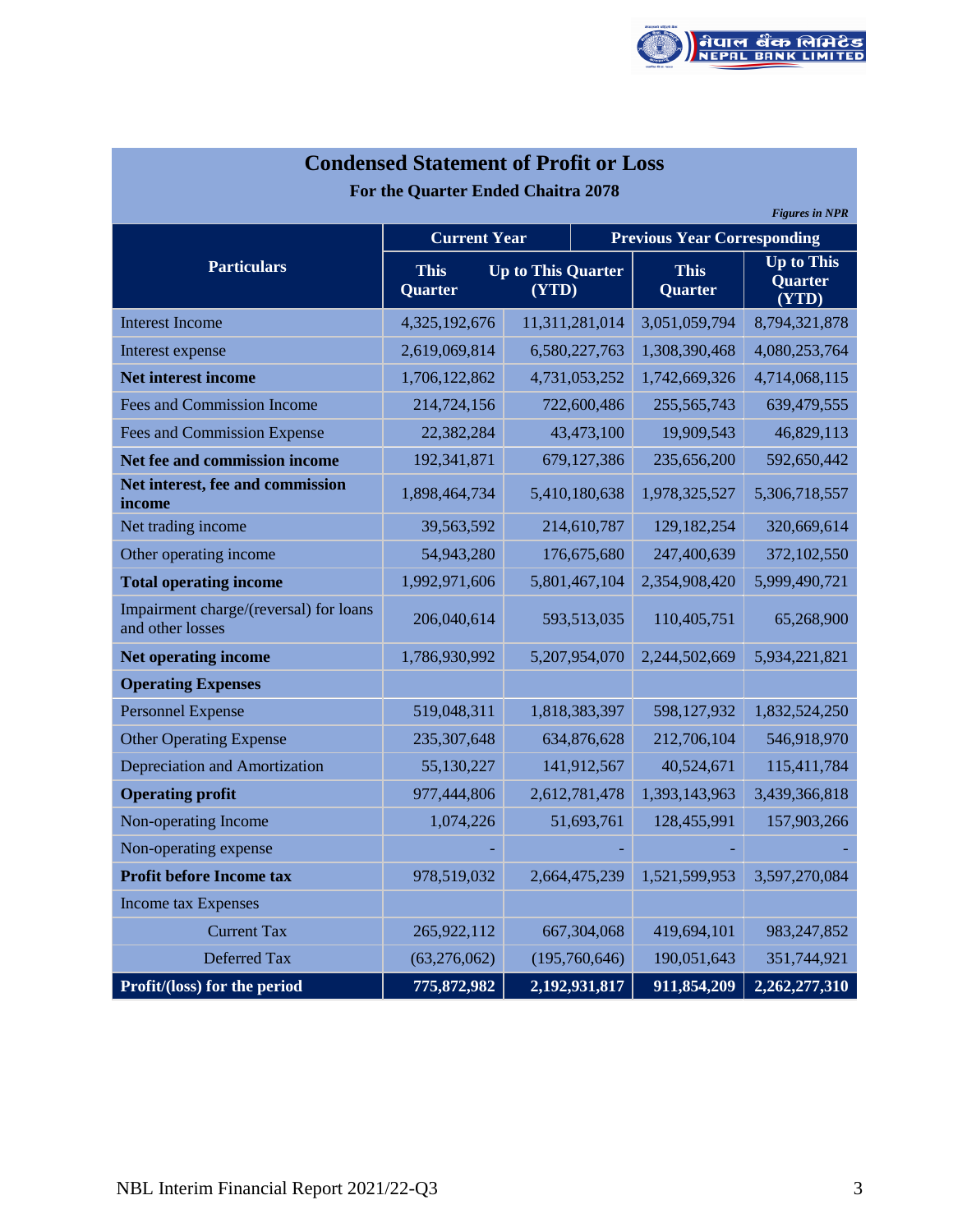

| <b>Ratios as per NRB Directive</b>      |                               |                                              |                                       |                                       |  |  |
|-----------------------------------------|-------------------------------|----------------------------------------------|---------------------------------------|---------------------------------------|--|--|
|                                         |                               | <b>Current Year</b>                          | <b>Previous Year</b><br>Corresponding |                                       |  |  |
| <b>Particulars</b>                      | <b>This</b><br><b>Quarter</b> | <b>Up to This</b><br><b>Quarter</b><br>(YTD) | <b>This</b><br><b>Quarter</b>         | <b>Up to This</b><br>Quarter<br>(YTD) |  |  |
| <b>Earning Per share</b>                |                               |                                              |                                       |                                       |  |  |
| <b>Basic Earnings Per Share</b>         |                               | 20.30                                        |                                       | 23.87                                 |  |  |
| Diluted Earnings per share              |                               | 20.30                                        |                                       | 23.87                                 |  |  |
| <b>Ratio as per NRB Directives</b>      |                               |                                              |                                       |                                       |  |  |
| Ratios as per NRB Directives            |                               |                                              |                                       |                                       |  |  |
| Capital fund to RWA                     |                               | 15.17%                                       |                                       | 13.67%                                |  |  |
| Non-Performing Loan (NPL) to total loan |                               | 2.06%                                        |                                       | 2.29%                                 |  |  |
| Total Loan Loss provision to Total NPL  |                               | 133.96%                                      |                                       | 124.80%                               |  |  |
| <b>Cost of Funds</b>                    |                               | 5.79%                                        |                                       | 3.42%                                 |  |  |
| <b>Credit to Deposit Ratio</b>          |                               | 90.36%                                       |                                       | 75.55%                                |  |  |
| <b>Base Rate</b>                        |                               | 8.19%                                        |                                       | 5.98%                                 |  |  |
| <b>Interest Rate Spread</b>             |                               | 3.39%                                        |                                       | 4.37%                                 |  |  |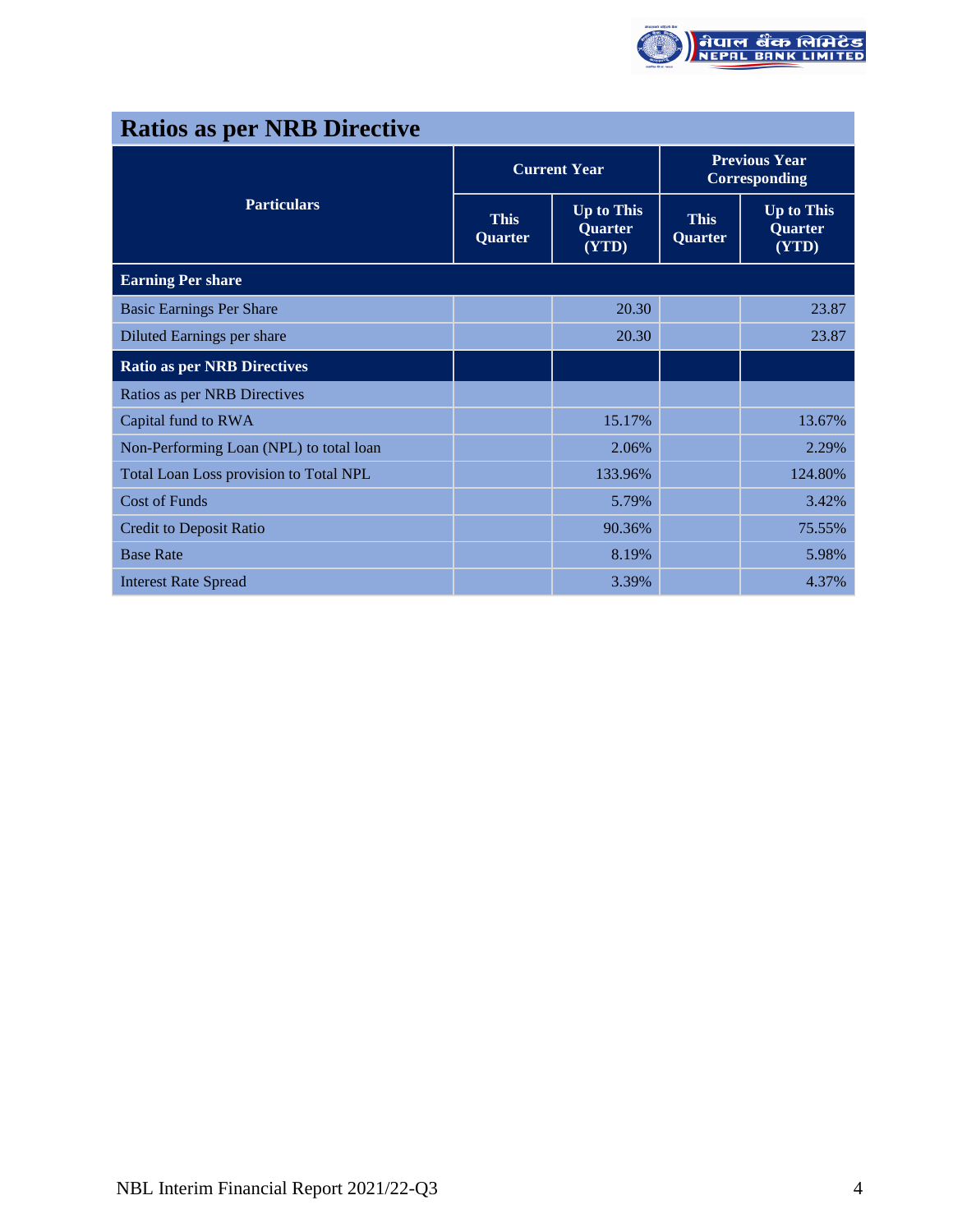

|                                                                                                      | <b>Condensed Consolidated Statement of Changes in Equity</b> |                  |                           |                                         |                        |                                                   |                            |                     |                  |                 |                           |                   |
|------------------------------------------------------------------------------------------------------|--------------------------------------------------------------|------------------|---------------------------|-----------------------------------------|------------------------|---------------------------------------------------|----------------------------|---------------------|------------------|-----------------|---------------------------|-------------------|
| For the Quarter ended Chaitra 2078 (Mid-April of 2022)                                               |                                                              |                  |                           |                                         |                        |                                                   |                            | Figures in NPR      |                  |                 |                           |                   |
|                                                                                                      |                                                              |                  |                           |                                         |                        | <b>Attributable to equity holders of the Bank</b> |                            |                     |                  |                 |                           |                   |
| <b>Particulars</b>                                                                                   | Share<br>Capital                                             | Share<br>premium | General<br>reserve        | Exchange<br>equalisati<br>on<br>reserve | Regulator<br>y Reserve | Fair<br>Value<br>Reserve                          | Revaluati<br>on<br>Reserve | Retained<br>earning | Other<br>reserve | Total           | $\sum_{i=1}^{n}$<br>inter | Total<br>equity   |
| <b>Balance at 1st Shrawan 2077</b>                                                                   | 11,282,820,200                                               | 1,789,915,042    | 4,890,101,959             | 86,786,914                              | 1,983,274,456          | 2,251,866,279                                     | 7,743,591,321              | 3,102,720,519       | (3,100,085,152)  | 30,030,991,537  |                           | 30,030,991,537    |
| Comprehensive income for the year<br>Profit for the year                                             |                                                              |                  |                           |                                         |                        |                                                   |                            | 2,961,230,329       |                  | 2,961,230,329   |                           | 2,961,230,329     |
| Other comprehensive income, net of tax                                                               |                                                              |                  |                           |                                         |                        |                                                   |                            |                     |                  |                 |                           |                   |
| Gains/(losses) from investment in equity                                                             |                                                              |                  |                           |                                         |                        |                                                   |                            |                     |                  | (43, 615, 645)  |                           | (43, 615, 645)    |
| instruments measured at fair value.<br>Gains/(losses) on revaluation                                 |                                                              |                  |                           |                                         |                        | (43, 615, 645)                                    |                            |                     |                  |                 |                           |                   |
| Actuarial gains/(losses) on defined benefit plans                                                    |                                                              |                  |                           |                                         |                        |                                                   |                            |                     | 762,045,616      | 762,045,616     |                           | 762,045,616       |
| Gains/(losses) on cash flow hedges                                                                   |                                                              |                  |                           |                                         |                        |                                                   |                            |                     |                  |                 |                           |                   |
| Exchange gains/(losses) (arising from translating<br>financial assets of foreign operation)          |                                                              |                  |                           |                                         |                        |                                                   |                            |                     |                  |                 |                           |                   |
| <b>Total Comprehensive income for the year</b>                                                       |                                                              |                  |                           |                                         |                        | (43, 615, 645)                                    |                            | 2,961,230,329       | 762,045,616      | 3,679,660,301   |                           | 3,679,660,301     |
| Transfer to reserve during the year                                                                  |                                                              |                  | 592,246,066               |                                         | 1,381,594,534          |                                                   |                            | 978,796.828         | 29,612,303       | 2,982,249,732   |                           | 2,982,249,732     |
| Transfer from reserve during the year                                                                |                                                              |                  |                           |                                         |                        | (78, 623, 650)                                    |                            | (2,859,063,369)     | (10, 866, 863)   | (2,948,553,882) |                           | (2.948, 553, 882) |
| Deferred tax impact of respective reserve<br>Transactions with owners, directly recognised in equity |                                                              |                  |                           |                                         |                        |                                                   |                            |                     |                  |                 |                           |                   |
| share issued                                                                                         |                                                              |                  |                           |                                         |                        |                                                   |                            |                     |                  |                 |                           |                   |
| Share based payment                                                                                  |                                                              |                  |                           |                                         |                        |                                                   |                            |                     |                  |                 |                           |                   |
| Dividends to equity holders                                                                          |                                                              |                  |                           |                                         |                        |                                                   |                            |                     |                  |                 |                           |                   |
| Bonus shares issued                                                                                  | 1.353,938,424                                                | (1.353.938.424)  |                           |                                         |                        |                                                   |                            |                     |                  |                 |                           |                   |
| Cash dividend paid                                                                                   |                                                              |                  |                           |                                         |                        |                                                   |                            | (451, 312, 808)     |                  | (451.312.808)   |                           | (451, 312, 808)   |
| Other                                                                                                |                                                              | (4,093,380)      |                           |                                         |                        |                                                   |                            |                     | (73, 795, 480)   | (77,888,860)    |                           | (77,888,860)      |
| <b>Total contributions by and distributions</b>                                                      | 1,353,938,424                                                | (1,358,031,804)  | 592,246,066               |                                         | 1,381,594,534          | (78, 623, 650)                                    |                            | (2,331,579,348)     | (55,050,040)     | (495, 505, 818) |                           | (495, 505, 818)   |
| Balance at 31st Asadh 2078                                                                           | 12,636,758,624                                               |                  | 431,883,238 5,482,348,025 | 86,786,914                              | 3,364,868,990          | 2,129,626,985                                     | 7,743,591,321              | 3,732,371,500       | (2,393,089,576)  | 33,215,146,020  |                           | 33,215,146,020    |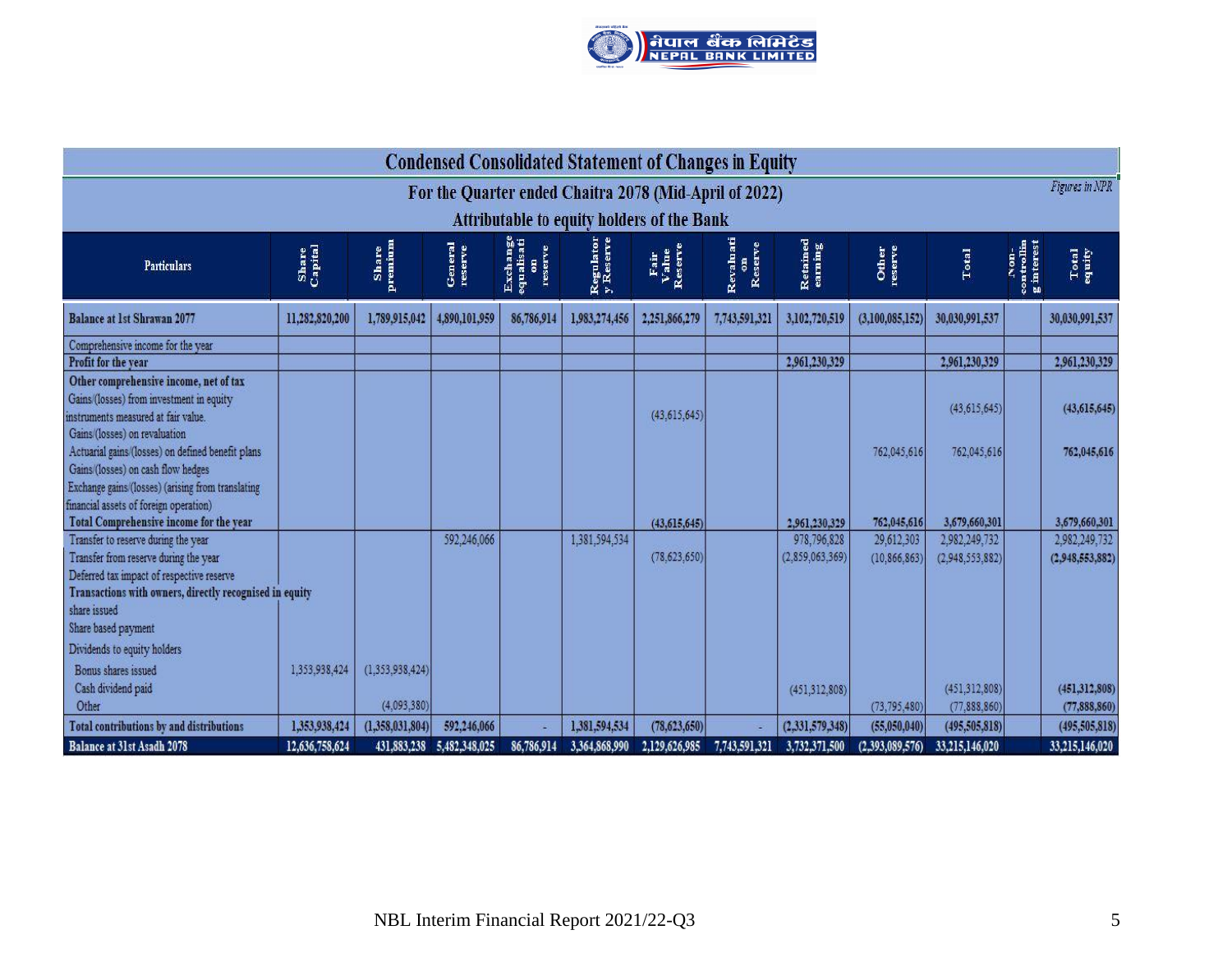

| <b>Balance at 1st Shrawan 2078</b>                                                       | 12,636,758,624 |                 | 431,883,238 5,482,348,025 | 86,786,914 | 3,364,868,990 | 2,129,626,985  | 7,743,591,321 | 3,732,371,500                 | (2,393,089,576) | 33,215,146,020  | 33,215,146,020  |
|------------------------------------------------------------------------------------------|----------------|-----------------|---------------------------|------------|---------------|----------------|---------------|-------------------------------|-----------------|-----------------|-----------------|
| Comprehensive income for the year                                                        |                |                 |                           |            |               |                |               |                               |                 |                 |                 |
| Profit for the year                                                                      |                |                 |                           |            |               |                |               | 2,192,931,817                 |                 | 2,192,931,817   | 2,192,931,817   |
| Other comprehensive income, net of tax                                                   |                |                 |                           |            |               | (18,151,589)   |               |                               |                 | (18, 151, 589)  | (18, 151, 589)  |
| Gains/(losses) from investment in equity                                                 |                |                 |                           |            |               |                |               |                               |                 |                 |                 |
| instruments measured at fair value.                                                      |                |                 |                           |            |               |                |               |                               |                 |                 |                 |
| Gains/(losses) on revaluation                                                            |                |                 |                           |            |               |                |               |                               |                 |                 |                 |
| Actuarial gains/(losses) on defined benefit plans                                        |                |                 |                           |            |               |                |               |                               |                 |                 |                 |
| Gains/(losses) on cash flow hedges<br>Exchange gains/(losses) (arising from translating  |                |                 |                           |            |               |                |               |                               |                 |                 |                 |
| financial assets of foreign operation)<br><b>Total Comprehensive income for the year</b> |                |                 |                           |            |               | (18, 151, 589) |               | 2,192,931,817                 |                 | 2,174,780,228   | 2,174,780,228   |
| Transfer to reserve during the year                                                      |                |                 | 438,586,363               |            | 724,743,549   |                |               | 1,144,720                     | (1,543,501)     | 1,162,931,131   | 1,162,931,131   |
| Transfer from reserve during the year                                                    |                |                 |                           |            |               | (801, 304)     |               | (1,507,588,327)               |                 | (1,508,389,631) | (1,508,389,631) |
| Deferred tax impact of respective reserve                                                |                |                 |                           |            |               |                |               |                               |                 |                 |                 |
| Transactions with owners, directly recognised in equity                                  |                |                 |                           |            |               |                |               |                               |                 |                 |                 |
| share issued                                                                             |                |                 |                           |            |               |                |               |                               |                 |                 |                 |
| Share based payment                                                                      |                |                 |                           |            |               |                |               |                               |                 |                 |                 |
| Dividends to equity holders                                                              |                |                 |                           |            |               |                |               |                               |                 |                 |                 |
| Bonus shares issued                                                                      | 1,769,146,207  | (431.883.238)   |                           |            |               |                |               | (1,337,262,969)               |                 |                 |                 |
| Cash dividend paid                                                                       |                |                 |                           |            |               |                |               | (379, 102, 758)               |                 | (379, 102, 758) | (379, 102, 758) |
| Other                                                                                    |                |                 |                           |            |               |                |               |                               | (4,874,455)     | (4,874,455)     | (4,874,455)     |
| <b>Total contributions by and distributions</b>                                          | 1,769,146,207  | (431, 883, 238) | 438,586,363               |            | 724,743,549   | (801, 304)     |               | (3,222,809,334)               | (6,417,957)     | (729, 435, 712) | (729, 435, 712) |
| <b>Balance at 31st Chaitra 2078</b>                                                      | 14,405,904,831 |                 | 5,920,934,388             | 86,786,914 | 4,089,612,539 | 2,110,674,091  |               | 7,743,591,321   2,702,493,983 | (2,399,507,533) | 34,660,490,536  | 34,660,490,536  |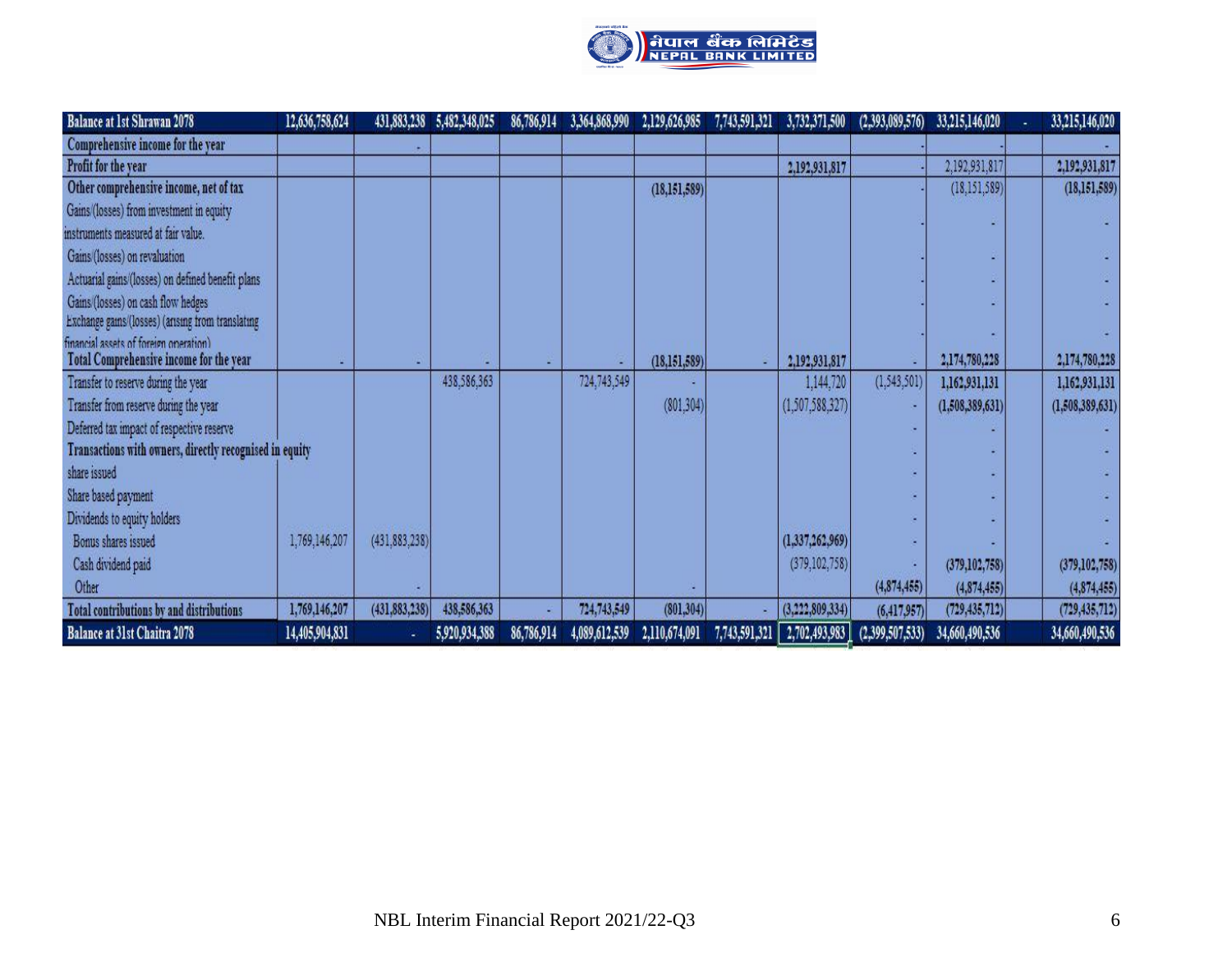

# **Statement of Cash Flows**

**For the period ended Chaitra 2078**

|                                                                                       |                           | <b>Figures in NPR</b>                                              |
|---------------------------------------------------------------------------------------|---------------------------|--------------------------------------------------------------------|
| <b>Particulars</b>                                                                    | <b>Up to This Quarter</b> | Corresponding<br><b>Previous Year Up to</b><br><b>This Quarter</b> |
| <b>CASH FLOWS FROM OPERATING ACTIVITIES</b>                                           |                           |                                                                    |
| Interest received                                                                     | 4,136,417,395             | 8,794,321,878                                                      |
| Fees and other income received                                                        | 214,724,156               | 639,479,555                                                        |
| Dividend received                                                                     |                           |                                                                    |
| Receipts from other operating activities                                              | 95,581,098                | 829,125,946                                                        |
| Interest paid                                                                         | (2,619,069,814)           | (4,080,253,764)                                                    |
| Commission and fees paid                                                              | (22, 382, 284)            | (46,829,113)                                                       |
| Cash payment to employees                                                             | (519,048,311)             | (1,832,524,250)                                                    |
| Other expense paid                                                                    | (441, 348, 263)           | (612, 187, 870)                                                    |
| Operating cash flows before changes in operating assets                               |                           |                                                                    |
| and liabilities                                                                       | 844, 873, 978             | 3,691,132,384                                                      |
| (Increase)/Decrease in operating assets                                               |                           |                                                                    |
| Due from Nepal Rastra Bank                                                            | 980,756,324               | (762, 474, 498)                                                    |
| <b>Placement with Bank and Financial Institutions</b>                                 | 2,089,015,050             | 1,284,358,600                                                      |
| Other trading assets                                                                  | (45,353,065)              |                                                                    |
| Loans and advances to bank and financial institutions                                 | (84, 212, 171)            | (1,639,248,807)                                                    |
| Loans and advances to customers                                                       | (32,939,489,298)          | (24,626,069,481)                                                   |
| Other assets                                                                          | 7,529,939,614             | 2,106,193,655                                                      |
| <b>Increase/(Decrease)</b> in operating liabilities                                   |                           |                                                                    |
| Due to bank and financial institutions                                                | (211,990,608)             | 430,571,567                                                        |
| Due to Nepal Rastra Bank                                                              | (115, 649, 905)           | 6,877,936,383                                                      |
| Deposit from customers                                                                | 24,560,426,745            | 10,070,456,236                                                     |
| <b>Borrowings</b>                                                                     | 2,215,500,000             | (736, 440, 000)                                                    |
| Other liabilities                                                                     | (3,986,960,004)           | (1,040,387,113)                                                    |
| Net cash flow from operating activities before tax paid                               | 836,856,660               | (4,343,971,075)                                                    |
| Income taxes paid                                                                     | (805, 350, 723)           | (850,000,000)                                                      |
| Net cash flow from operating activities<br><b>CASH FLOW FROM INVESTING ACTIVITIES</b> | 31,505,937                | (5, 193, 971, 075)                                                 |
| Purchase of investment securities                                                     |                           |                                                                    |
| Receipts from sale of investment securities                                           | 703,705,620               | 9,181,033,342                                                      |
| Purchase of property and equipment                                                    | (183, 540, 753)           | (177, 185, 138)                                                    |
| Receipt from the sale of property and equipment                                       | 640,545                   |                                                                    |
| Purchase of intangible assets                                                         | (25, 187, 127)            |                                                                    |
| Receipt from the sale of intangible assets                                            |                           | 4,903,703                                                          |
| Purchase of investment properties                                                     |                           | (33,770,841)                                                       |
| Receipt from the sale of investment properties                                        | 2,671,000                 |                                                                    |
| Interest received                                                                     |                           |                                                                    |
| Dividend received                                                                     | 13,343,525                | 21,549,484                                                         |
| Net cash used in investing activities                                                 | 511,632,810               | 8,996,530,550                                                      |
| <b>CASH FLOWS FROM FINANCING ACTIVITIES</b>                                           |                           |                                                                    |
| Receipt from issue of debt securities                                                 |                           |                                                                    |
| Repayment of debt securities                                                          |                           |                                                                    |
| Receipts from issue of subordinated liabilities                                       |                           |                                                                    |
| Repayment of subordinated liability                                                   |                           |                                                                    |
| Receipts from issue of shares                                                         |                           |                                                                    |
| Dividends paid                                                                        | (379, 102, 758)           | (451, 312, 808)                                                    |
| Interest paid                                                                         |                           |                                                                    |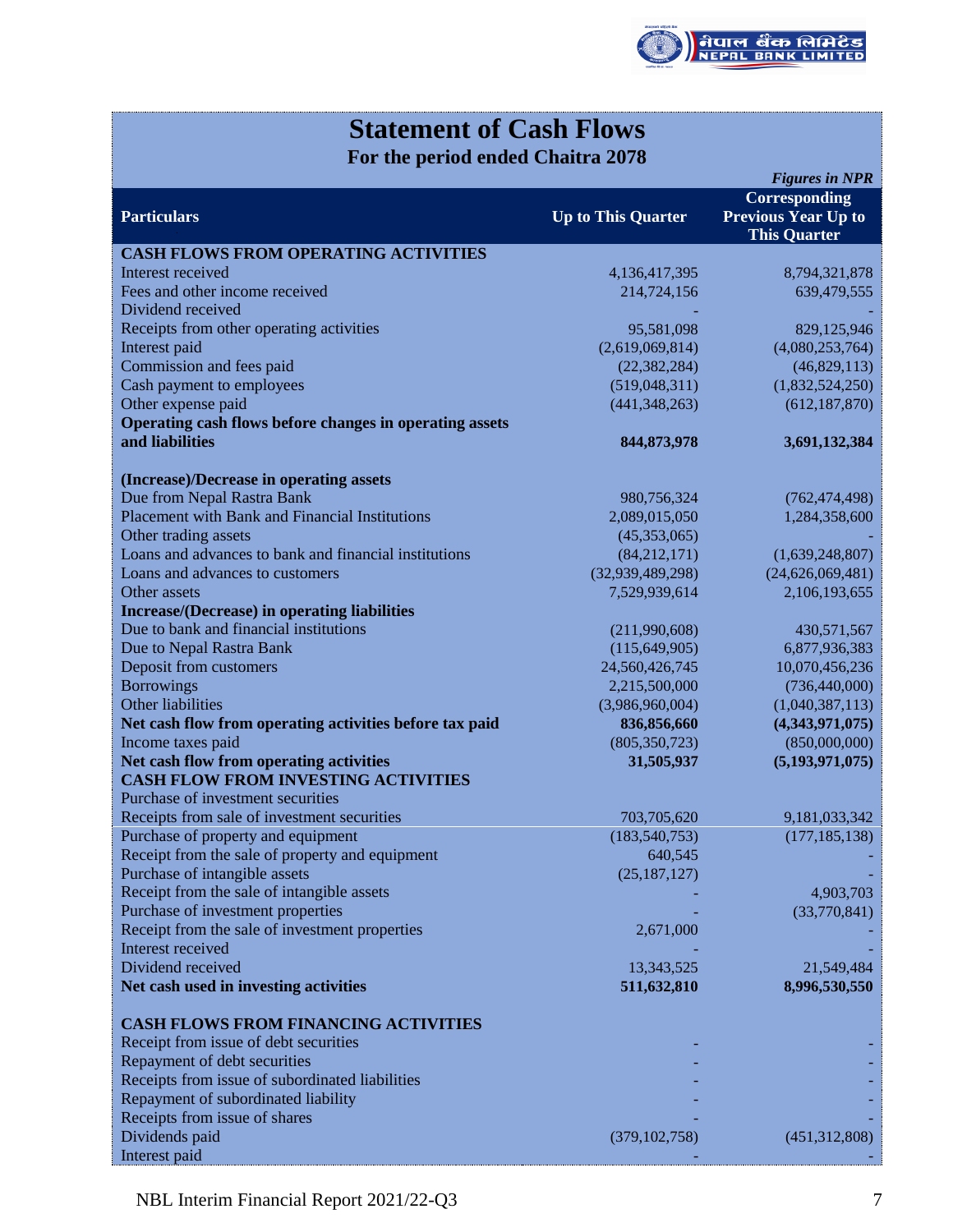

| Other receipt/payment                                    | (4,874,455)              |               |
|----------------------------------------------------------|--------------------------|---------------|
| Net cash from financing activities                       | (383, 977, 213)          | (451,312,808) |
| Net increase (decrease) in cash and cash equivalents     | 159, 161, 534            | 3,351,246,667 |
| Cash and cash equivalents at the beginning of the period | 6,528,388,522            | 4,971,642,414 |
| Effect of exchange rate fluctuations on cash and cash    |                          |               |
| equivalents held                                         | $\overline{\phantom{0}}$ |               |
| Cash and cash equivalents at the end of the period       | 6,687,550,056            | 8,322,889,082 |
|                                                          |                          |               |

| <b>Statement of Distributable Profit or Loss</b>                      |                 |                       |  |  |  |  |
|-----------------------------------------------------------------------|-----------------|-----------------------|--|--|--|--|
| <b>For the Quarter Ended Chaitra 2078</b>                             |                 |                       |  |  |  |  |
|                                                                       |                 | <b>Figures in NPR</b> |  |  |  |  |
| <b>Particulars</b>                                                    | Chaitra 2078    | Chaitra 2077          |  |  |  |  |
| <b>Opening Retained Earning</b>                                       | 3,732,371,500   | 3,102,720,519         |  |  |  |  |
| Net Profit for the quarter ended Chaitra 2078                         | 2,192,931,817   | 2,262,277,310         |  |  |  |  |
| 1. Appropriations                                                     |                 |                       |  |  |  |  |
| 1.1 Profit required to be appropriated to statutory<br>reserve        | (782, 844, 777) | (505, 033, 868)       |  |  |  |  |
| a. General Reserve                                                    | (438, 586, 363) | (452, 455, 462)       |  |  |  |  |
| b. Capital Redemption Reserve                                         |                 |                       |  |  |  |  |
| c. Exchange Fluctuation Fund                                          |                 |                       |  |  |  |  |
| d. Corporate Social Responsibity Fund                                 | (21, 929, 318)  | (22, 522, 773)        |  |  |  |  |
| e. Employees Training Fund                                            | (30,662,429)    | (30,055,633)          |  |  |  |  |
| f. Others                                                             |                 |                       |  |  |  |  |
| -Debenture Redemption Reserve                                         | (291, 666, 667) |                       |  |  |  |  |
| 1.2 Profit required to be transfer to Regulatory Reserve              | (724, 743, 549) | (282, 590, 640)       |  |  |  |  |
| a. Transfer to Regulatory Reserve                                     | (724, 743, 549) | (1, 133, 229, 621)    |  |  |  |  |
| b. Transfer from Regulatory Reserve                                   |                 | 850,638,981           |  |  |  |  |
| Net Profit for quarter end Chaitra 2078 available<br>for distribution | 685, 343, 491   | 1,474,652,802         |  |  |  |  |
| <b>Transfer from Fair Value Reserve</b>                               | 1,144,720       | 112,319,134           |  |  |  |  |
| Cash and Stock Dividend distributed during FY<br>2078.79              | (1,716,365,727) | (451,312,808)         |  |  |  |  |
| <b>Closing Retained Earning Chaitra 2078</b>                          | 2,702,493,984   | 4,238,379,647         |  |  |  |  |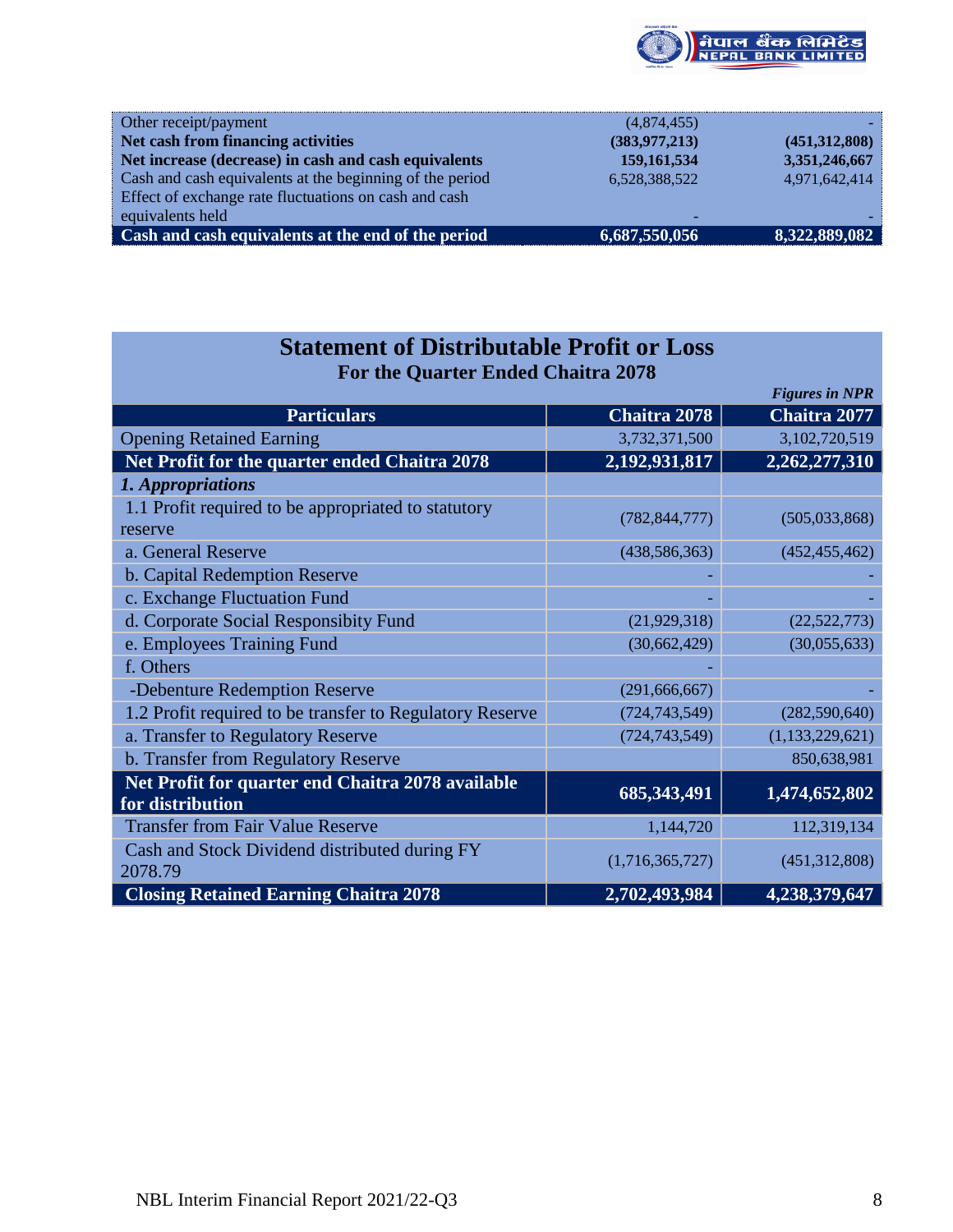

# **Notes to the Interim Financial Statements**

# **1. Basis of Preparation**

The interim financial statements of the Bank have been prepared on accrual basis of accounting except the Cash flow information which is prepared, on a cash basis, using the direct method. The interest income is recognized on effective interest rate method.

The financial statements comprise the Condensed Statement of Financial Position, Condensed Statement of Profit or Loss and Condensed Statement of Comprehensive Income, Statement of Changes in Equity, Statement of Cash Flows and the Notes to the Accounts. The significant accounting policies applied in preparation of financial statements are set out below in point number 5. These policies are consistently applied to all the years presented, except for the changes in accounting policies disclosed specifically.

 The interim financial statements are presented in Nepalese Currency (NPR) (rounded to the nearest Rupee unless otherwise stated), which is the bank's functional currency. The Bank determines the functional currency and items included in the financial statements are measured using that functional currency.

Reporting Period is a period from the first day of Shrawan (mid-July) of any year to the last day of quarter end i.e. Ashoj (mid October), Poush (mid January), Chaitra (mid April), Ashad (mid July) as per Nepalese calendar.

The current period refers to 1<sup>st</sup> Shrawan 2078 to 30<sup>th</sup> Chaitra 2078 as per Nepalese Calendar corresponding to 16<sup>th</sup> July 2021 to 13<sup>th</sup> April 2022 as per English Calendar and corresponding previous year period is 1<sup>st</sup> Shrawan 2077 to 31<sup>st</sup> Chaitra 2077 as per Nepalese Calendar corresponding to 16<sup>th</sup> July 2020 to 13<sup>th</sup> April 2022 as per English calendar.

| <b>Period</b>              | <b>Nepalese Calendar</b>      | <b>English Calendar</b>        |
|----------------------------|-------------------------------|--------------------------------|
|                            | $1st$ Shrawan 2078            | $16th$ July 2021 to            |
| <b>Current Year Period</b> | 30 <sup>th</sup> Chaitra 2078 | $13th$ April 2022              |
|                            |                               |                                |
|                            |                               |                                |
| Previous Year Period       | $1st$ Shrawan 2077            | $16th$ July 2020 to            |
|                            | 31 <sup>st</sup> Chaitra 2077 | April 2021<br>13 <sup>th</sup> |

# **2. Statement of Compliance with NFRSs**

The interim financial statements have been prepared in accordance with Nepal Financial Reporting Standard (hereinafter referred as NFRS) and carve out laid down by the Institute of Chartered Accountant of Nepal.

The financial statements have been prepared on the going-concern basis.

The Bank presents its interim financial statements as per the format specified in directive 4 of unified directive issued by NRB.

# **3. Use of Estimates, assumptions and judgments**

The preparation of the Bank's financial statement requires management to make judgments, estimates and assumptions that affect the reported amount of revenues, expenses, assets and liabilities, and the accompanying disclosures, as well as the disclosure of contingent liabilities. Management believes that the estimates used in the preparation of the financial statements are prudent and reasonable estimates and underlying assumptions are reviewed on an ongoing basis.

Information about assumptions, estimates and judgment used in preparation of interim financial statements for 2078/79 that has a significant risk of resulting in a material adjustment within the next financial year are:

- Key assumptions used in discounted cash flow projections.
- Measurement of defined benefit obligations.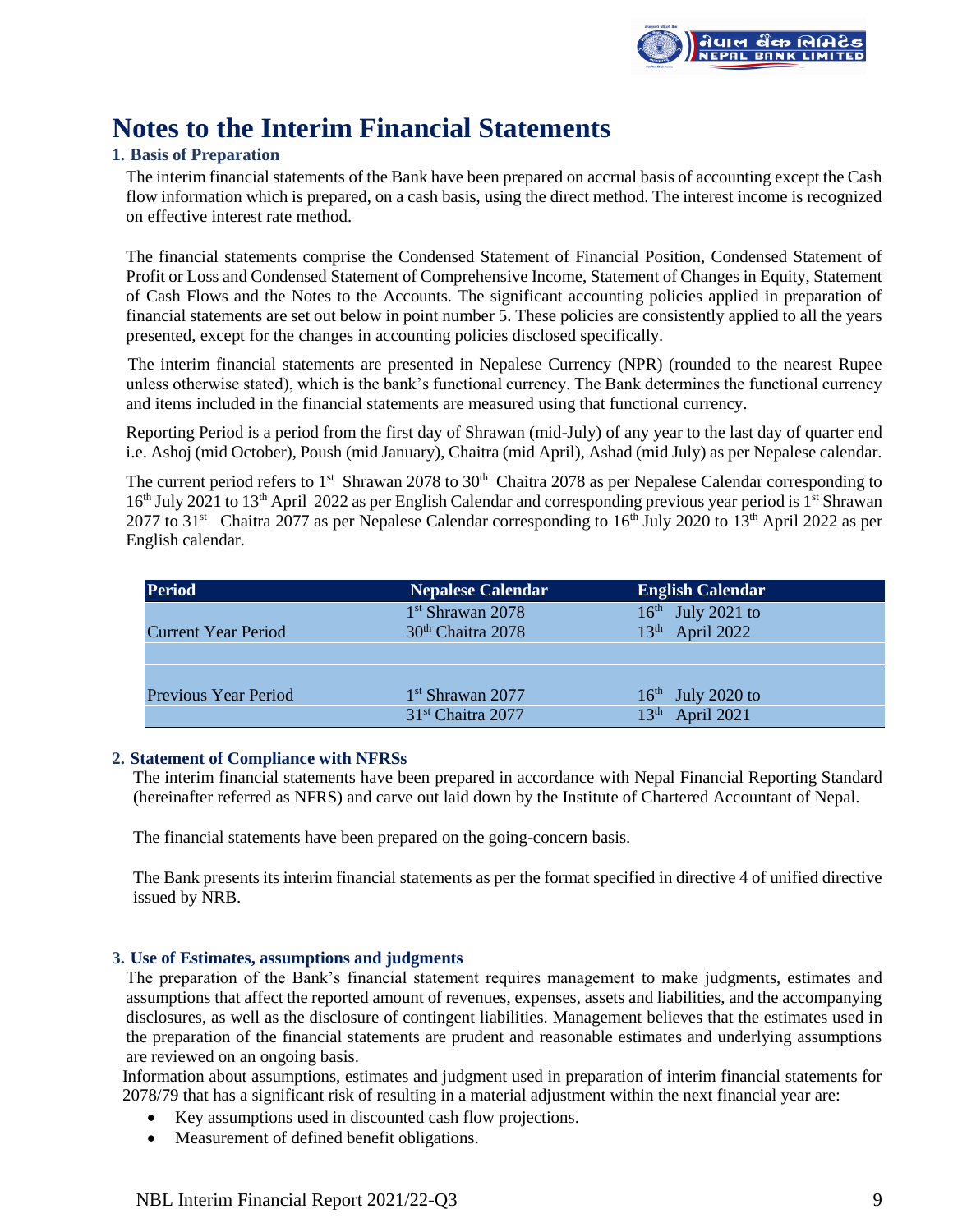

- Provisions, commitments and contingencies.
- Determination of net realizable value.
- Determination of useful life of the property, plants and equipment.
- Assessment of the Bank's ability to continue as going concern.
- Determination of fair value of financial instruments; and property and equipment.
- Impairment of financial and non-financial assets.
- Assessment of current as well as deferred tax.

#### **4. Changes in accounting policies**

The Bank has consistently applied the accounting policies to all periods presented in these interim financial statements except for new or revised statements and interpretations implemented during the year. Comparative financials have been grouped or regrouped to facilitate comparison, corrections of error and any changes in accounting policies have been separately disclosed with detail explanations.

# **5. Significant Accounting policies**

The principal accounting policies applied by the Bank in preparation of these interim financial statements are presented below. These policies have been consistently applied to all the years presented unless stated otherwise.

#### **5.1 Basis of Measurement**

The interim financial statements are prepared on the historical-cost basis except for the following material items in the statement of financial position:

- Investment property is measured at cost under deemed cost approach.
- Liabilities for cash-settled, share-based-payment arrangements are measured at fair value.
- Derivative financial instruments are measured at fair value.
- Defined benefit schemes, surpluses and deficits are measured at fair value.
- Impairment of financial asset is measured at fair value and related disposal cost.

Estimates and underlying assumptions are reviewed on an ongoing basis and are based on historical experience and other factors, including expectations of future events that are believed to be reasonable under the circumstances. Actual results could differ from those estimates. The estimates and judgments used in the preparation of the financial statements are continuously evaluated by the Bank. Any revisions to accounting estimates are recognized prospectively in the period in which the estimates are revised and in the future periods. The areas involving a higher degree of judgment or complexity, or areas where assumptions and estimates are significant to the financial statements are disclosed in notes that follow.

#### **Materiality and Aggregation**

In compliance with NFRS 1 - Presentation of Financial Statements, each material class of similar items is presented separately in the financial Statements. Items of dissimilar nature or functions are presented separately unless they are not material. Such presentation of line items is consistent with the format issued by NRB.

# **5.2 Basis of consolidation**

The Bank does not have any subsidiaries or special purpose entities over which it exercises control. Hence, only standalone financial statement is prepared.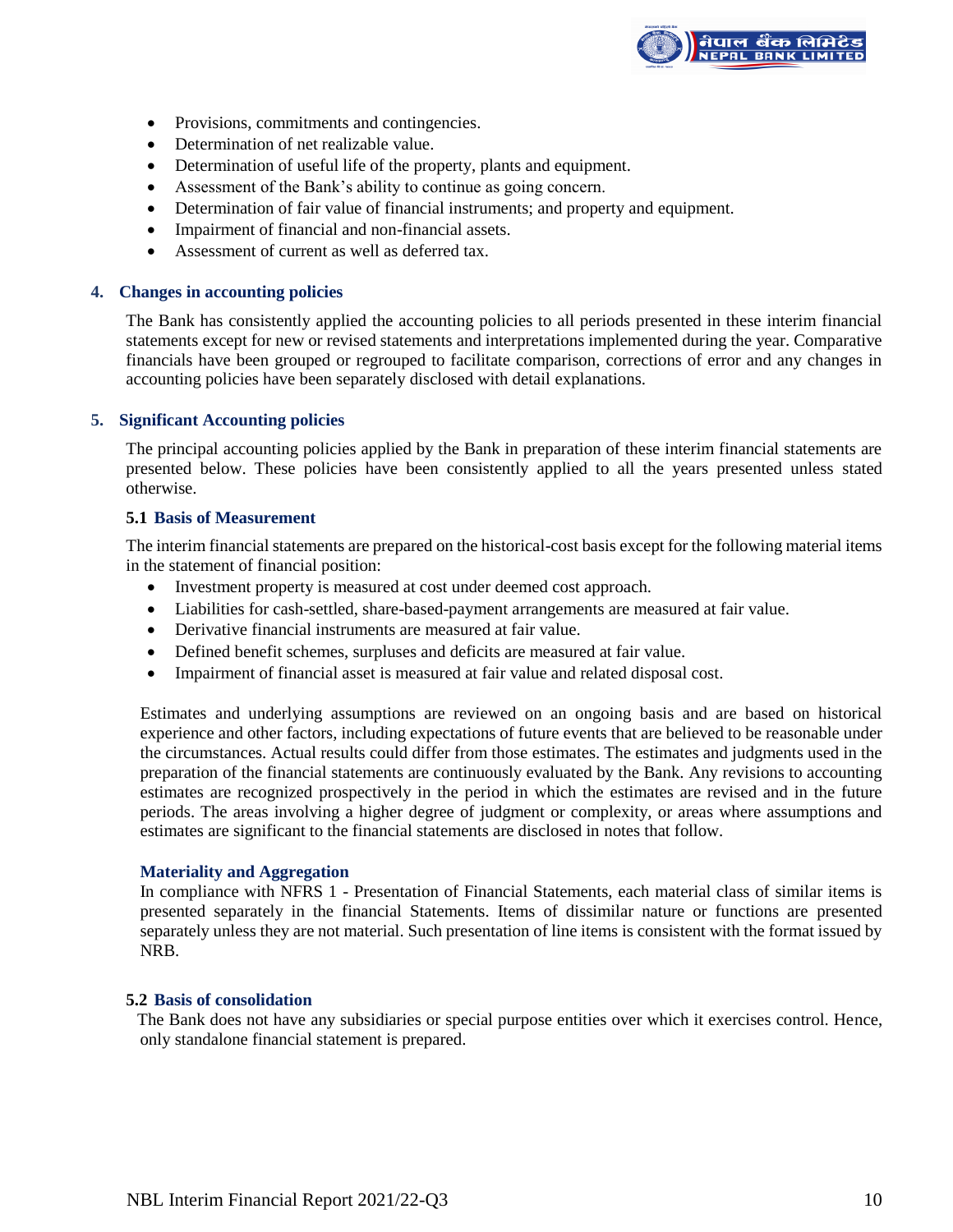

# **5.3 Cash and cash equivalent**

Cash and cash equivalents include cash at vault and money at call and short notice which are subject to an insignificant risk of changes in value including interest receivable on investment with maturity up to 3 month or less. Cash and Cash equivalent are measured at amortized cost in the statement of financial position.

Statement of Cash Flows has been prepared by using the 'Direct Method' in accordance with NAS 07- Statement of Cash Flows.

#### **5.4 Financial assets and financial liabilities**

#### *Recognition*

The Bank initially recognizes a financial asset or a financial liability in its statement of financial position when, and only when, it becomes party to the contractual provisions of the instrument. The Bank initially recognize loans and advances, deposits; and debt securities/ subordinated liabilities issued on the date that they are originated which is the date that the Bank becomes party to the contractual provisions of the instruments. Investments in equity instruments, bonds, debenture, Government securities, NRB bond or deposit auction, reverse repos, outright purchase are recognized on trade date at which the Bank commits to purchase/ acquire the financial assets. Regular way purchase and sale of financial assets are recognized on trade date. All financial assets and liabilities are initially recognized at their cost value and are subsequently presented as per NFRS based on the respective classification.

#### *Classification*

# i. Financial Assets

The Bank classifies the financial assets as subsequently measured at amortized cost or fair value on the basis of the Bank's business model for managing the financial assets and the contractual cash flow characteristics of the financial assets. The two classes of financial assets are as follows:

#### *1. Financial assets measured at amortized cost*

The Bank classifies a financial asset measured at amortized cost if both of the following conditions are met:

- a) The asset is held within a business model whose objective is to hold assets in order to collect contractual cash flows and
- b) The contractual terms of the financial asset give rise on specified dates to cash flows that are solely payments of principal and interest on the principal amount outstanding.

#### *2. Financial asset measured at fair value*

Financial assets other than those measured at amortized cost are measured at fair value. Financial assets measured at fair value are further classified into two categories as below:

*a) Financial assets at fair value through profit or loss*

Financial assets are classified as fair value through profit or loss (FVTPL) if they are held for trading or are designated at fair value through profit or loss. Upon initial recognition, transaction costs are directly attributable to the acquisition are recognized in profit or loss as incurred. Such assets are subsequently measured at fair value and changes in fair value are

recognized in Statement of Profit or Loss.

#### *b) Financial assets at fair value through other comprehensive income*

Investment in an equity instrument that is not held for trading and at the initial recognition, the Bank makes an irrevocable election that the subsequent changes in fair value of the instrument is to be recognized in other comprehensive income are classified as financial assets at fair value though other comprehensive income. Such assets are subsequently measured at fair value and changes in fair value are recognized in other comprehensive income.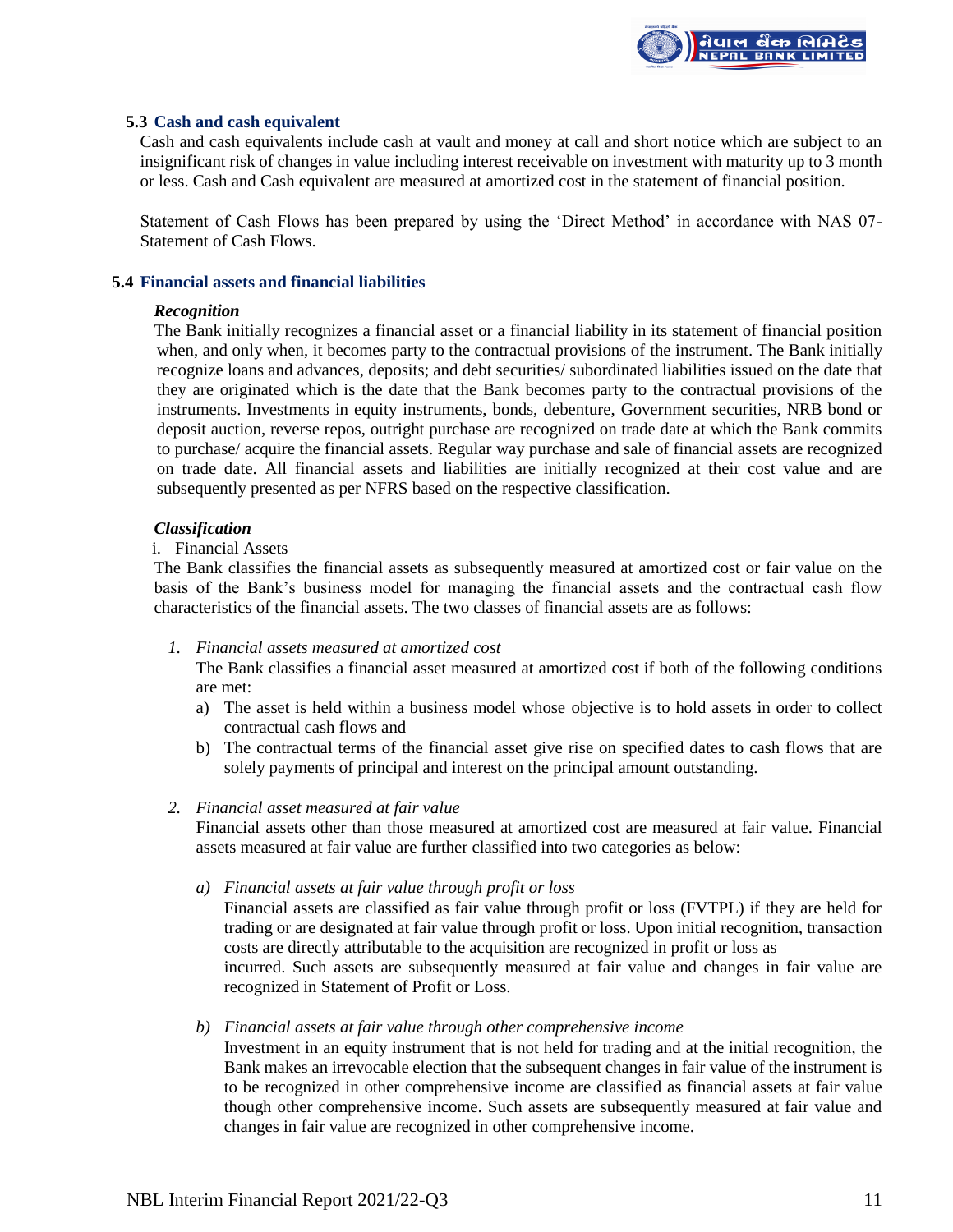

# ii. Financial Liabilities

The Bank classifies the financial liabilities as follows:

*a) Financial liabilities at fair value through profit or loss*

Financial liabilities are classified as fair value through profit or loss (FVTPL) if they are held for trading or are designated at fair value through profit or loss. Upon initial recognition, transaction cost is directly attributable to the acquisition are recognized in Statement of Profit or Loss as incurred. Subsequent changes in fair value is recognized at profit or loss

*b) Financial liabilities measured at amortized cost* All financial liabilities other than measured at fair value though profit or loss are classified as subsequently measured at amortized cost using effective interest method.

#### *Measurement*

# *Financial assets at FVTOCI*

On initial recognition, the Bank can make an irrevocable election (on an instrument-by instrument basis) to present the subsequent changes in fair value in other comprehensive income pertaining to investments in equity instruments. This election is not permitted if the equity investment is held for trading. These elected investments are initially measured at fair value. Subsequently, they are measured at fair value with gains and losses arising from changes in fair value recognized in other comprehensive income and accumulated in the 'Fair Value Reserve'. The cumulative gain or loss is not reclassified to Statement of Profit and Loss on disposal of the investments.

A financial asset is held for trading if:

- It has been acquired principally for the purpose of selling it in the near term; or
- on initial recognition it is part of a portfolio of identified financial instruments that the Company manages together and has a recent actual pattern of short-term profit-taking; or
- It is a derivative that is not designated and effective as a hedging instrument or a financial guarantee.

Dividends on these investments in equity instruments are recognized in Statement of Profit and Loss when the Bank's right to receive the dividends is established, it is probable that the economic benefits associated with the dividend will flow to the entity, the dividend does not represent a recovery of part of cost of the investment and the amount of dividend can be measured reliably. Dividends recognized in Statement of Profit and Loss are included in the 'Other income' line item.

# *Financial assets at fair value through profit or loss (FVTPL)*

Investments in equity instruments are classified as at FVTPL, unless the Bank irrevocably elects on initial recognition to present subsequent changes in fair value in other comprehensive income for investments in equity instruments which are not held for trading.

Debt instruments that do not meet the amortized cost criteria or FVTOCI criteria (see above) are measured at FVTPL. In addition, debt instruments that meet the amortized cost criteria or the FVTOCI criteria but are designated as at FVTPL are measured at FVTPL.

A financial asset that meets the amortized cost criteria or debt instruments that meet the FVTOCI criteria may be designated as at FVTPL upon initial recognition if such designation eliminates or significantly reduces a measurement or recognition inconsistency that would arise from measuring assets or liabilities or recognizing the gains and losses on them on different bases.

Financial assets at FVTPL are measured at fair value at the end of each reporting period, with any gains or losses arising on re-measurement recognized in Statement of Profit and Loss. The net gain or loss recognized in Statement of Profit and Loss incorporates any dividend or interest earned on the financial asset and is included in the 'Other income' line item. Dividend on financial assets at FVTPL is recognized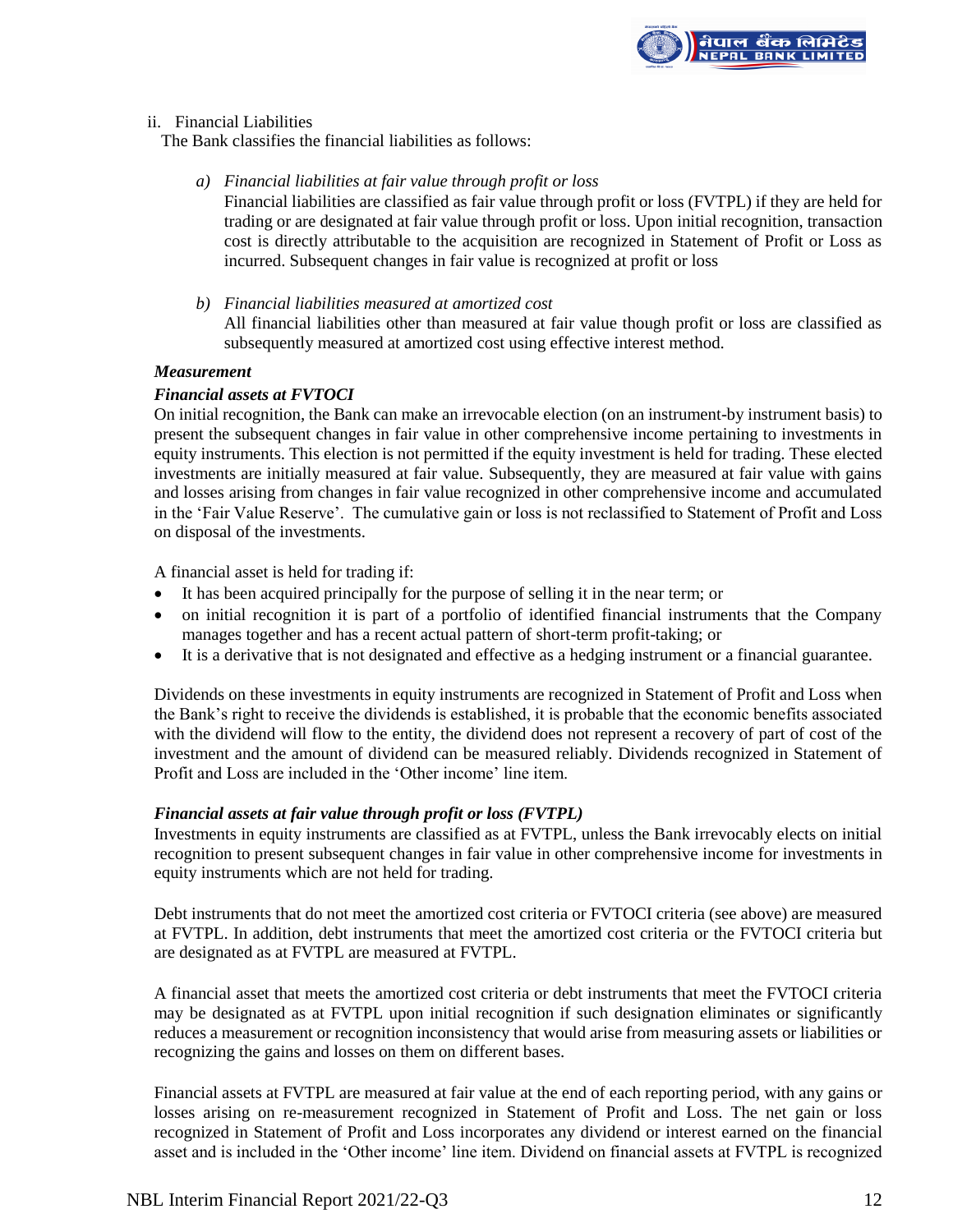

when the Bank's right to receive the dividends is established, it is probable that the economic benefits associated with the dividend will flow to the entity, the dividend does not represent a recovery of part of cost of the investment and the amount of dividend can be measured reliably.

# *Financial liabilities at FVTPL*

Financial liabilities are classified as at FVTPL when the financial liability is held for trading or is designated as at FVTPL.

A financial liability is classified as held for trading if:

- It has been incurred principally for the purpose of repurchasing it in the near term; or
- On initial recognition it is part of a portfolio of identified financial instruments that the Company manages together and has a recent actual pattern of short-term profit-taking; or
- It is a derivative that is not designated and effective as a hedging instrument

A financial liability other than a financial liability held for trading may be designated as at FVTPL upon initial recognition if:

- such designation eliminates or significantly reduces a measurement or recognition inconsistency that would otherwise arise;
- the financial liability forms part of a company of financial assets or financial liabilities or both, which is managed and its performance is evaluated on a fair value basis, in accordance with the Company's documented risk management or investment strategy, and information about the Company is provided internally on that basis; or
- it forms part of a contract containing one or more embedded derivatives, and NFRS 9 permits the entire combined contract to be designated as at FVTPL in accordance with NFRS 9.

Financial liabilities at FVTPL are stated at fair value, with any gains or losses arising on re-measurement recognized in Statement of Profit and Loss. The net gain or loss recognized in Statement of Profit and Loss incorporates any interest paid on the financial liability and is included in the 'Other income' line item.

However, for non-held-for-trading financial liabilities that are designated as at FVTPL, the amount of change in the fair value of the financial liability that is attributable to changes in the credit risk of that liability is recognized in other comprehensive income, unless the recognition of the effects of changes in the liability's credit risk in other comprehensive income would create or enlarge an accounting mismatch in profit or loss, in which case these effects of changes in credit risk are recognized in Statement of Profit and Loss. The remaining amount of change in the fair value of liability is always recognized in Statement of Profit and Loss. Changes in fair value attributable to a financial liability's credit risk that are recognized in other comprehensive income are reflected immediately in retained earnings and are not subsequently reclassified to Statement of Profit and Loss.

#### *Financial liabilities subsequently measured at amortized cost*

Financial liabilities that are not held-for-trading and are not designated as at FVTPL are measured at amortized cost at the end of subsequent accounting periods. The carrying amounts of financial liabilities that are subsequently measured at amortized cost are determined based on the effective interest method. Interest expense that is not capitalized as part of costs of an asset is included in the 'Finance Expenses' line item.

The effective interest method is a method of calculating the amortized cost of a financial liability and of allocating interest expense over the relevant period. The effective interest rate is the rate that exactly discounts estimated future cash payments (including all fees paid or received that form an integral part of the effective interest rate, transaction costs and other premiums or discounts) through the expected life of the financial liability, or (where appropriate) a shorter period, to the net carrying amount on initial recognition.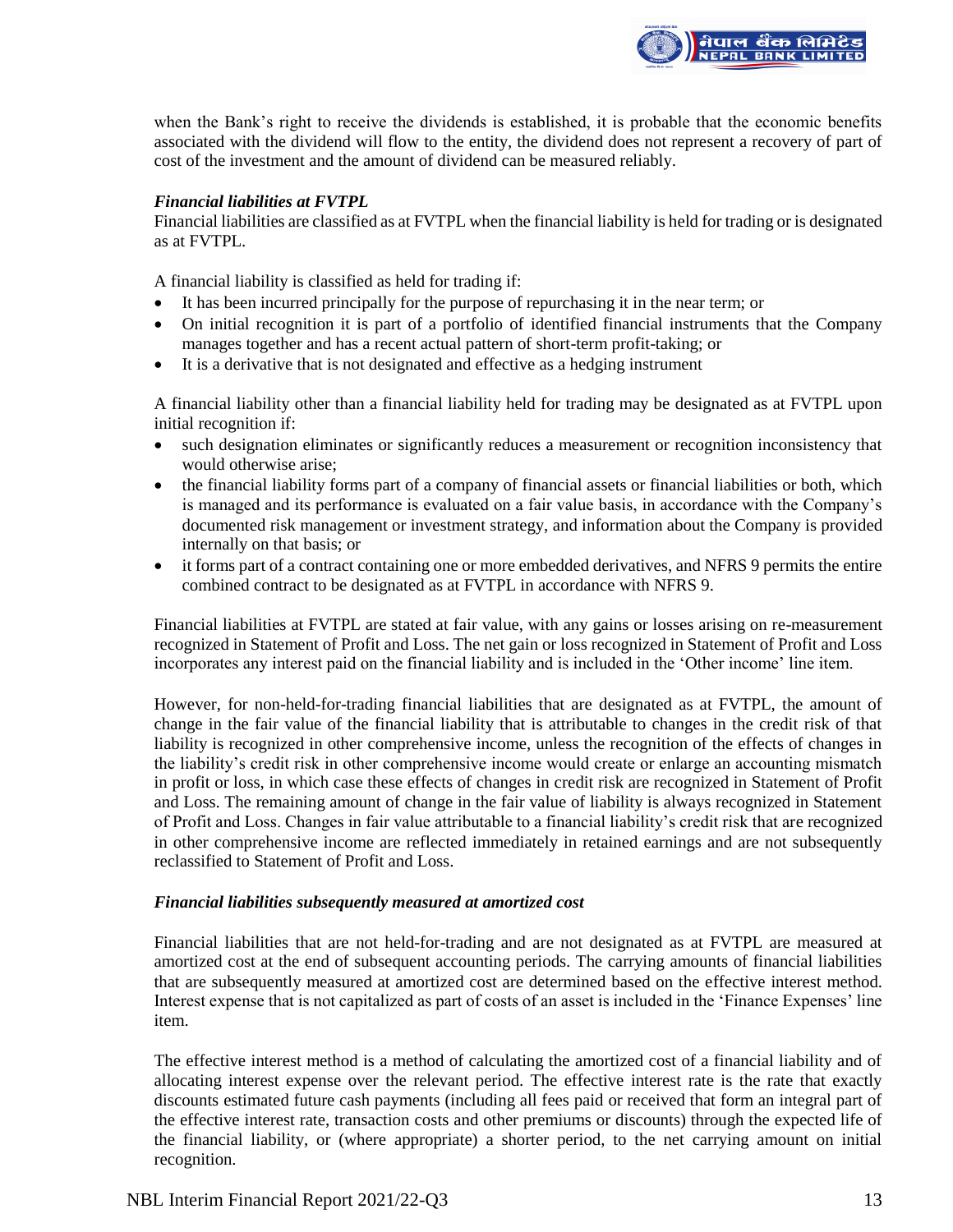

# *De-recognition*

# *i. De-recognition of financial assets*

The Bank derecognizes a financial asset when the contractual rights to the cash flows from the financial asset expire, or when it transfers the financial asset in a transaction in which substantially all the risks and rewards of ownership of the financial asset are transferred or in which the Bank neither transfers nor retains substantially all the risks and rewards of ownership and it does not retain control of the financial asset.

Any interest in such transferred financial assets that qualify for de-recognition that is created or retained by the Bank is recognized as a separate asset or liability. On de-recognition of a financial asset, the difference between the carrying amount of the asset, and the sum of

- (i) The consideration received and
- (ii) Any cumulative gain or loss that had been recognized in other comprehensive income is recognized in retained earnings.

The Bank enters into transactions whereby it transfers assets recognized on its Statement of Financial Position, but retains either all or substantially all of the risks and rewards of the transferred assets or a portion of them. If all or substantially all risks and rewards are retained, then the transferred assets are not derecognized. Transfers of assets with retention of all or substantially all risks and rewards include, for example repurchase transactions.

# *ii. De-recognition of financial liabilities*

A financial liability is derecognized when the obligation under the liability is discharged or cancelled or expired. Where an existing financial liability is replaced by another from the same lender on substantially different terms, or the terms of an existing liability are substantially modified, such an exchange or modification is treated as a de-recognition of the original liability and the recognition of a new liability. The difference between the carrying value of the original financial liability and the consideration paid is recognized in Statement of Profit or Loss.

#### *Determination of fair value*

'Fair value' is the price that would be received to sell an asset or paid to transfer a liability (exit price) in an orderly transaction between market participants at the measurement date in the principal or, in its absence, the most advantageous market to which the Group has access at that date. The fair value of a liability reflects its non-performance risk.

When available, the Bank measures the fair value of an instrument using the quoted price in an active market for that instrument. A market is regarded as active if transactions for the asset or liability take place with sufficient frequency and volume to provide pricing information on an ongoing basis. If there is no quoted price in an active market, then the Bank uses valuation techniques that maximize the use of relevant observable inputs and minimize the use of unobservable inputs. The chosen valuation technique incorporates all of the factors that market participants would take into account in pricing a transaction.

The fair value measurement hierarchy is as follows:

Level 1 fair value measurements are those derived from unadjusted quoted prices in active markets for identical assets or liabilities.

Level 2 valuations are those with quoted prices for similar instruments in active markets or quoted prices for identical or similar instruments in inactive markets and financial instruments valued using models where all significant inputs are observable.

Level 3 portfolios are those where there are unobservable inputs of the instruments. The inputs are not based on observable market data.

The best evidence of the fair value of a financial instrument at initial recognition is normally the transaction price i.e. the fair value of the consideration given or received. If the Bank determines that the fair value at initial recognition differs from the transaction price and the fair value is evidenced neither by a quoted price in an active market for an identical asset or liability (Level 01 valuation) nor based on a valuation technique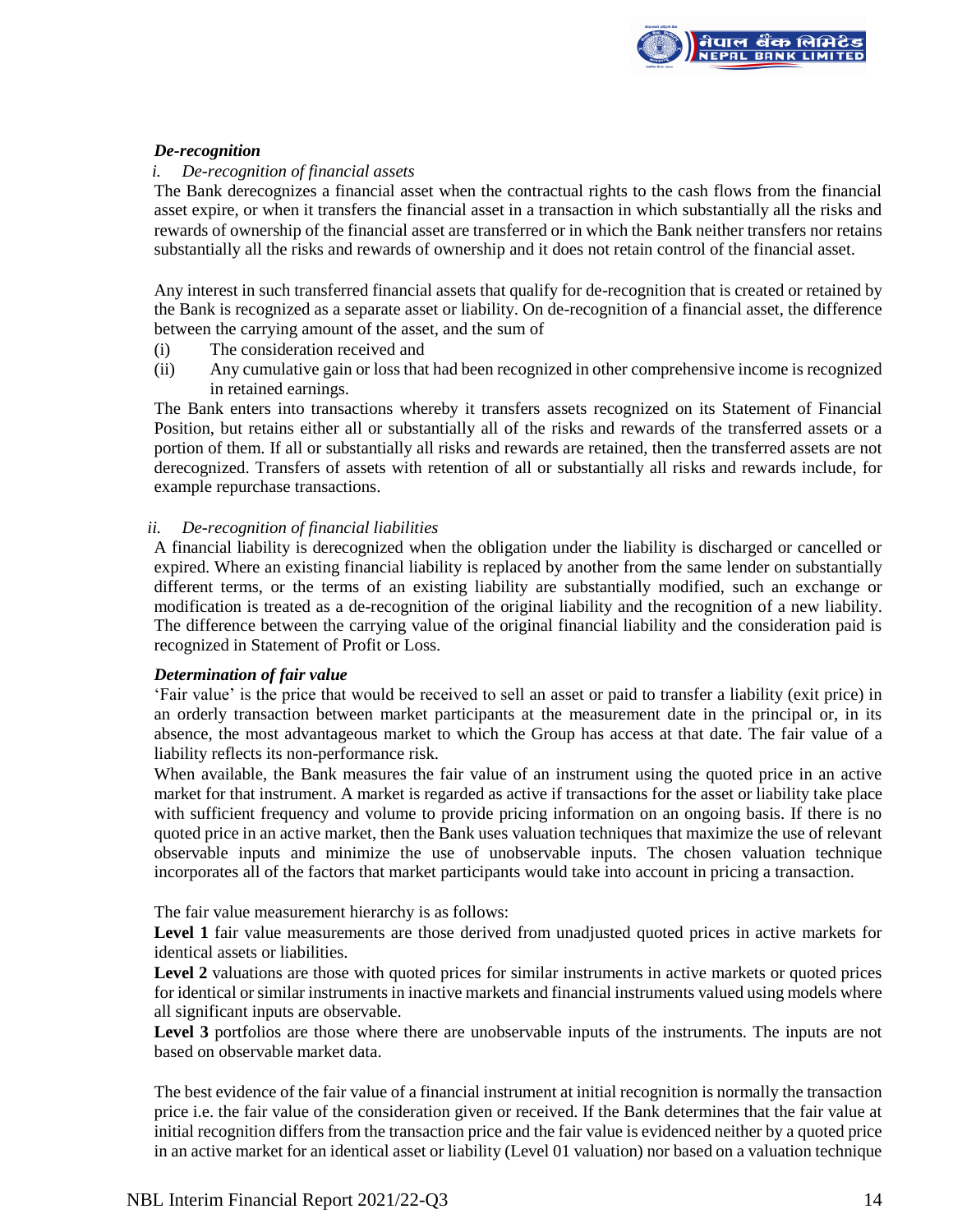

that uses only data from observable markets (Level 02 valuation), then the financial instrument is initially measured at fair value, adjusted to defer the difference between the fair value at initial recognition and the transaction price. Subsequently, that difference is recognized in profit or loss on an appropriate basis over the life of the instrument but not later than when the valuation is wholly supported by observable market data or the transaction is closed out. In case the fair value is evidenced by a quoted price in an active market for an identical asset or liability (Level 01 valuation), the difference between the transaction price and fair value is recognized in profit or loss immediately.

#### *Impairment*

At each reporting date, the Bank assesses whether there is objective evidence that a financial asset or group of financial assets not carried at fair value through profit or loss are impaired. A financial asset or a group of financial assets is impaired when objective evidence demonstrates that a loss event has occurred after the initial recognition of the asset(s), and that the loss event has an impact on the future cash flows of the asset(s) that can be estimated reliably.

Objective evidence that financial assets are impaired can include significant financial difficulty of the borrower or issuer, default or delinquency by a borrower, restructuring of a loan or advance by the Bank on terms that the Bank would not otherwise consider, indications that a borrower or issuer will enter bankruptcy, the disappearance of an active market for a security, or other observable data relating to a group of assets such as adverse changes in the payment status of borrowers or issuers in the group, or economic conditions that correlate with defaults in the group. In addition, for an investment in an equity security, a significant or prolonged decline in its fair value below its cost is objective evidence of impairment.

In case of financial difficulty of the borrower, the Bank considers to restructure loans rather than take possession of collateral. This may involve extending the payment arrangements and agreement of new loan conditions. Once the terms have been renegotiated, any impairment is measured using the EIR method and the loan is no longer considered past due. Management continually reviews renegotiated loans to ensure that all criteria are met and that future payments are likely to occur. The loans continue to be subject to an individual or collective impairment assessment, calculated using the loan's original EIR.

# *Impairment of financial assets measured at amortized cost*

The Bank considers evidence of impairment for loans and advances measured at amortized cost at both specific asset and collective level. The Bank first assesses individually whether objective evidence of impairment exists for financial assets that are individually significant and that are not individually significant are assessed on collectively.

If there is objective evidence on that an impairment loss has been incurred, the amount of the loss is measured as the difference between the asset's carrying amount and the present value of estimated future cash flows. The carrying amount of the asset is reduced through the use of an allowance account and the amount of the loss is recognized in profit or loss. Interest income continues to be accrued on the reduced carrying amount and is accrued using the rate of interest used to discount the future cash flows for the purpose of measuring the impairment loss.

Impairment of loans and advances portfolios are based on the judgments in past experience of portfolio behavior. In assessing collective impairment, the Bank uses historical trends of the probability of default, the timing of recoveries and the amount of loss incurred, adjusted for management's judgment as to whether current economic and credit conditions are such that the actual losses are likely to be greater or less than suggested by historical trends. Default rates, loss rates and the expected timing of future recoveries are regularly benchmarked against actual outcomes to ensure that they remain appropriate.

Loans together with the associated allowance are written off when there is no realistic prospect of future recovery and all collateral has been realized or has been transferred to the Bank. If in a subsequent year,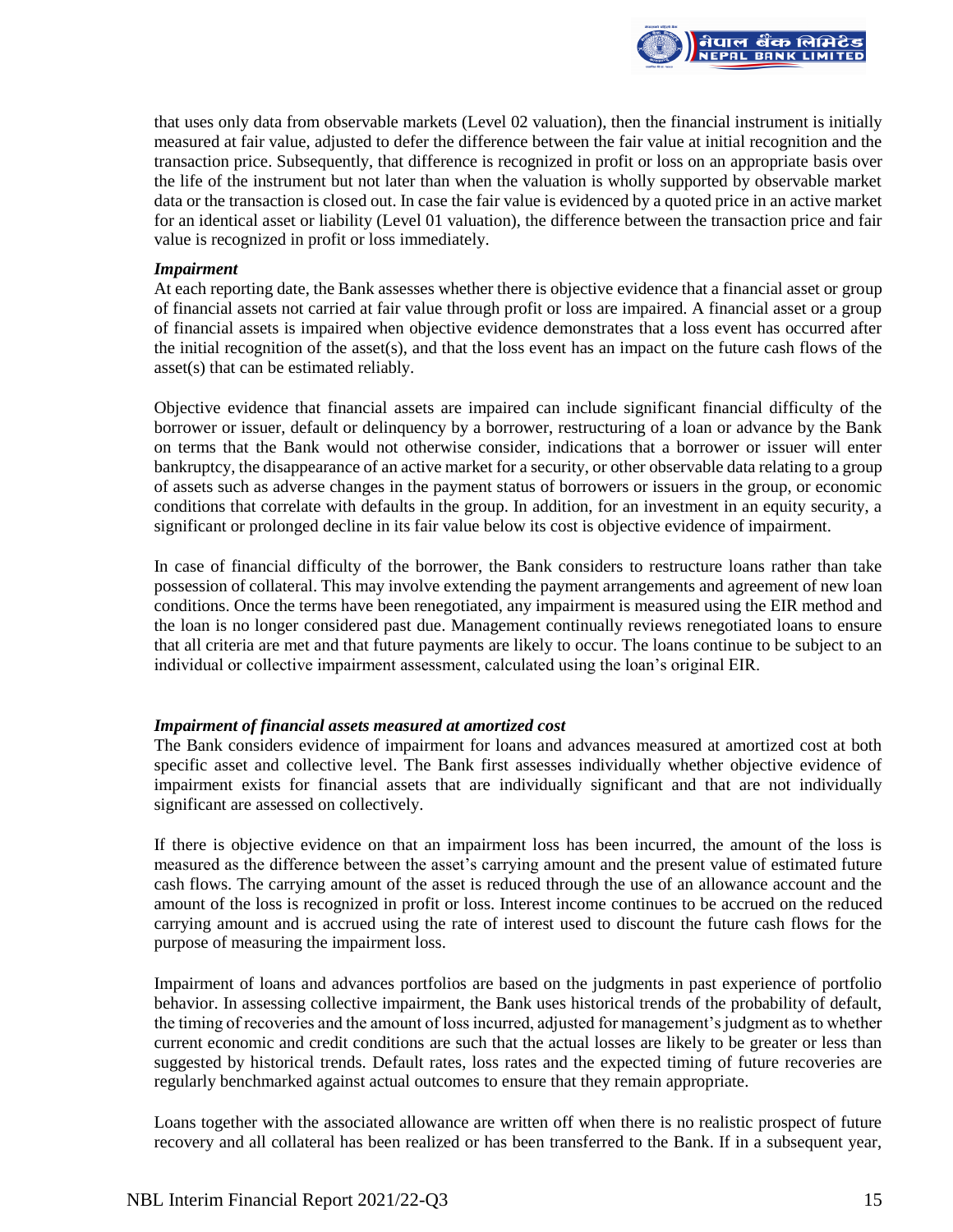the amount of the estimated impairment loss increases or decreases because of an event occurring after the impairment was recognized, the previously recognized impairment loss is increased or reduced by adjusting the allowance account. If a write off is later recovered, the recovery is recognized in the 'Non-operating income'.

<mark>ìपाल बैंक लिमिटेड</mark><br>IEPAL BANK LIMITED

# **5.5 Trading assets**

Interest income on all trading assets are considered to be incidental to the Bank's trading operations and are presented together with all other changes in fair value of trading assets and liabilities in net trading income.

Interest expense on all trading liabilities are considered to be incidental to the Bank's trading operations and are presented together with all other changes in fair value of trading assets and liabilities in net trading income.

#### **5.6 Derivatives assets and derivative liabilities**

For designated and qualifying fair value hedges, the cumulative change in the fair value of a hedging derivative is recognized in the income statement in Net trading income. Meanwhile, the cumulative change in the fair value of the hedged item attributable to the risk hedged is recorded as part of the carrying value of the hedged item in the statement of financial position and is also recognized in the income statement in Net trading income.

If the hedging instrument expires or is sold, terminated or exercised, or where the hedge no longer meets the criteria for hedge accounting, the hedge relationship is discontinued prospectively. For hedged items recorded at amortized cost, the difference between the carrying value of the hedged item on termination and the face value is amortized over the remaining term of the original hedge using the recalculated EIR method. If the hedged item is derecognized, the unamortized fair value adjustment is recognized immediately in the income statement.

# **5.7 Property and Equipment**

#### *a) Recognition and Measurement*

Property and Equipment are recognized if it is probable that future economic benefits associated with the assets will flow to the Bank and the cost of the asset can be reliably measured. The cost includes expenditures that are directly attributable to the acquisition of the assets. Cost of self-constructed assets includes followings:

- Cost of materials and direct labour;
- Any other cost directly attributable to bringing the assets to the working condition for their intended use; and
- Capitalized borrowing cost

Property and equipment are measured at cost (for land using deemed cost at on the transition date) less accumulated depreciation and accumulated impairment loss if any. Neither class of the property and equipment are measured at revaluation model nor is their fair value measured at the reporting date. Subsequent expenditure is capitalized if it is probable that the future economic benefits from the expenditure will flow to the entity. Ongoing repairs and maintenance to keep the assets in working condition are expensed as incurred.

Any gain or losses on de-recognition of an item of property and equipment is recognized in profit or loss.

#### *b) Capital work in progress*

Assets in the course of construction are capitalized in the assets under capital work in progress account (CWIP). At the point when an asset is capable of operating at management's intended use, the cost of construction is transferred to the appropriate category of property, plant and equipment and depreciation commences. Where an obligation (legal or constructive) exists to dismantle or remove an asset or restore a site to its former condition at the end of its useful life, the present value of the estimated cost of dismantling,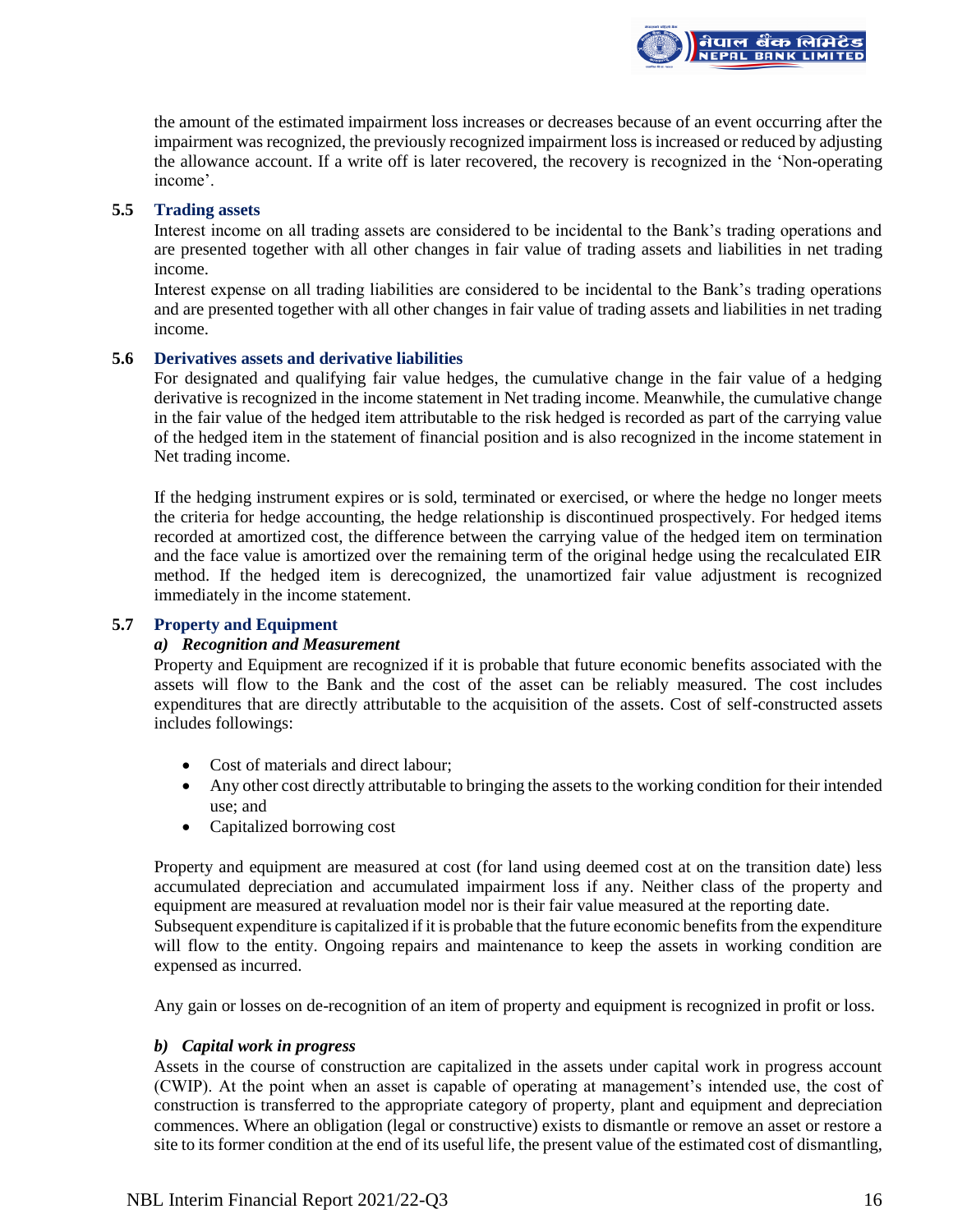

removing or restoring the site is capitalized along with the cost of acquisition or construction upon completion and a corresponding liability is recognized.

# *c) Depreciation*

Property and equipment are depreciated from the date they are available for use on property on written down value method over estimated useful lives as determined by the Management. Depreciation is recognized in profit or loss. Land is not depreciated. Charging of depreciation is ceased from the earlier of the date from which the asset is classified as held for sale or is derecognized.

The estimated useful lives of significant items of property and equipment for current year and comparative periods are as follows:

| <b>Class of Assets</b>          | <b>Useful Life</b>                                       | <b>Rate of Depreciation</b>                             |
|---------------------------------|----------------------------------------------------------|---------------------------------------------------------|
| <b>Building</b>                 | 20 years                                                 | 5%                                                      |
| <b>Leasehold Properties</b>     | agreement<br>lease<br>As<br>per<br>(maximum to 10 years) | Amortized over lower of lease<br>period or useful life. |
| <b>Computer and Accessories</b> | 4 years                                                  | 25%                                                     |
| Vehicles                        | 5 years                                                  | 20%                                                     |
| Furniture fixture & Equipment   | 4 years                                                  | 25%                                                     |
| <b>Other Assets</b>             | 6.66 years                                               | 15%                                                     |

Assets costing less than NPR 2,000 are fully depreciated in the year of purchase. For assets purchased/sold during the year.

#### **5.8 Goodwill / Intangible assets**

Intangible assets with finite useful lives that are acquired separately are carried at cost less accumulated amortization and accumulated impairment losses.

Intangible assets with indefinite useful lives are tested for impairment annually either individually or at the cash generating unit level. Such intangibles are not amortized. The useful life of an intangible asset with an indefinite life is reviewed annually to determine whether indefinite life assessment continues to be supportable. If not, the change in the useful life assessment from indefinite to finite is made on a prospective basis.

The intangible asset with finite useful lives are amortized over the useful economic life and assessed for impairment whenever there is an indication that the intangible asset may be impaired. The amortization period and the amortization method for an intangible asset with a finite useful life are reviewed at least at each financial year end. Changes in the expected useful life or the expected pattern of consumption of future economic benefits embodied in the asset are accounted for by changing the amortization period or method, as appropriate, and are treated as changes in accounting estimates. The amortization expense on intangible assets with finite lives is recognized in the statement of profit or loss.

Gains or losses arising from de-recognition of an intangible asset are measured as the difference between the net disposal proceeds and the carrying amount of the asset and are recognized in the statement of profit or loss when the asset is derecognized.

Certain computer software costs are capitalized and recognized as intangible assets based on materiality, accounting prudence and significant benefits expected to flow therefrom for a period longer than one year. The estimated useful lives of significant items of intangible assets for current year and comparative periods are as follows: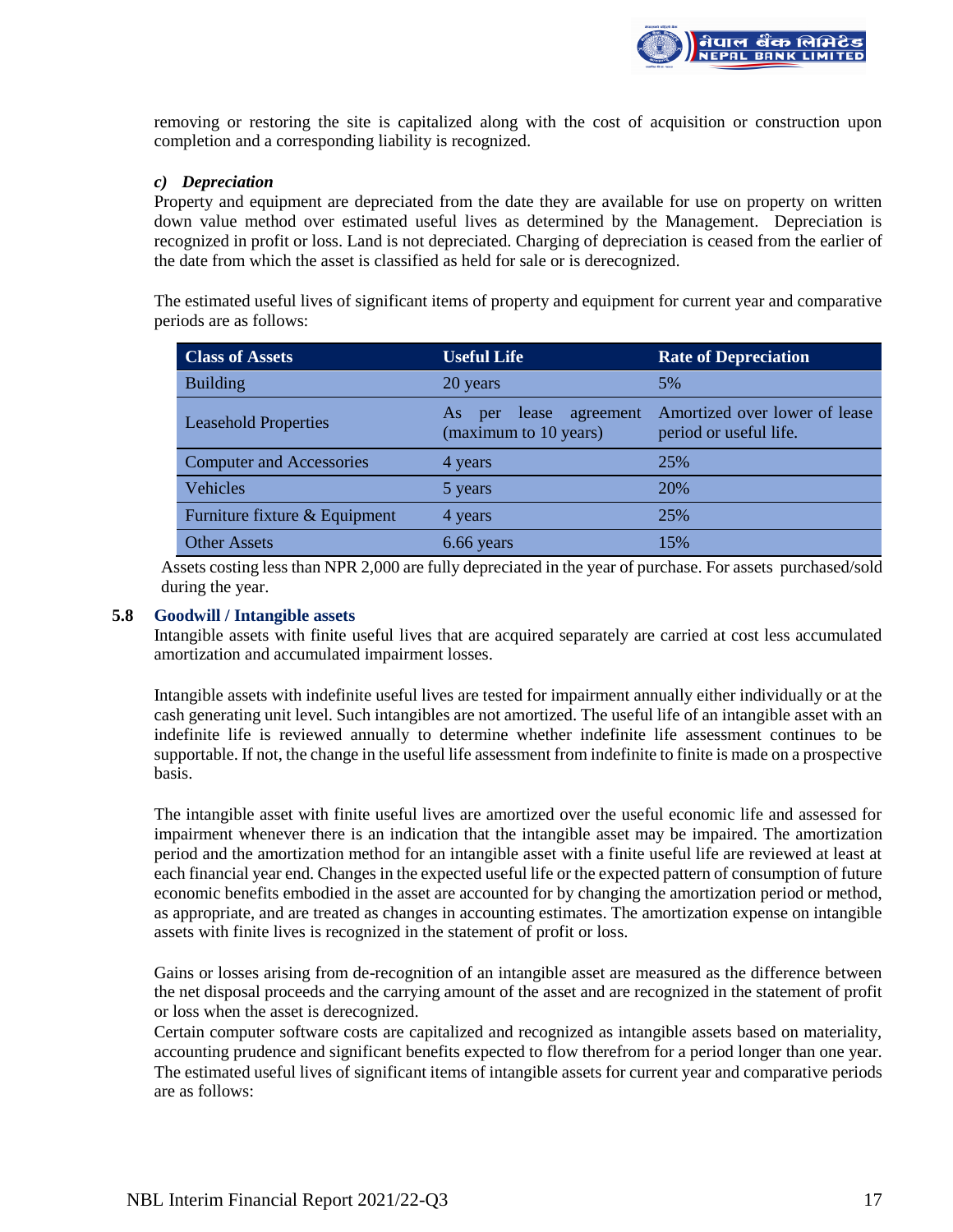

| <b>Class of Assets</b> | <b>Useful Life</b> | <b>Rate of Depreciation</b> |
|------------------------|--------------------|-----------------------------|
| Goodwill & Intangible  | 5 years            | 20%                         |

# **5.9 Investment Property**

Investment property is the land or building or both held either for rental income or for capital appreciation or for both, but not for sale in ordinary course of business and owner-occupied property. The Bank holds investment property that has been acquired through the enforcement of security over the loan and advances.

Investment properties are measured initially at cost, including transaction costs. The carrying amount includes the cost of replacing part of an existing investment property at the time that cost is incurred. If the recognition criteria are met; and excludes the costs of day-to-day servicing of an investment property. Subsequent to initial recognition, investment properties are stated at fair value, which reflects market conditions at the reporting date. Gains or losses arising from changes in the fair values of investment properties are included in the income statement in the year in which they arise. Investment property which initially measured at cost and subsequently at Cost Model. Accordingly, such properties are subsequently measured at cost less accumulated depreciation and impairment loss if any.

Investment properties are derecognized either when they have been disposed of, or when the investment property is permanently withdrawn from use and no future economic benefit is expected from its disposal. Any gains or losses on the retirement or disposal of an investment property are recognized in the income statement in the year of retirement or disposal.

#### **5.10 Income tax**

The Company is subject to tax laws of Nepal. Income Taxes have been calculated as per the provisions of the Income Tax Act, 2058. Deferred tax is recorded on temporary differences between the tax bases of assets and liabilities and their carrying amounts, at the rates that have been enacted or substantively enacted at the reporting date. The ultimate realization of deferred tax assets is dependent upon the generation of future taxable profits during the periods in which those temporary differences and tax law carry-forwards become deductible. The Bank considers the expected reversal of deferred tax liabilities and projected future taxable income making this assessment. The amount of the deferred tax assets considered realizable, however, could be reduced in the near term if estimates of future taxable income during the carry-forward period are reduced.

Income tax comprises current and deferred tax. Income tax expense is recognized in the statement of profit and loss except to the extent it relates to items directly recognized in equity or in other comprehensive income.

#### *Current Tax*

Current tax is the amount of tax payable based on the taxable profit for the year. Taxable profit differs from 'profit before tax' as reported in the statement of profit and loss because of items of income or expense that are taxable or deductible in other years and items that are never taxable or deductible.

Current income tax assets and liabilities for the current period are measured at the amount expected to be recovered from or paid to the taxation authorities. The tax rates and tax laws used to compute the amount are those that are enacted or substantively enacted by the reporting date in the countries where the Bank operates and generates taxable income. Current income tax assets and liabilities also include adjustments for tax expected to be payable or recoverable in respect of previous periods.

#### *Deferred Tax*

Deferred tax is recognized on temporary differences arising between the carrying amounts of assets and liabilities for financial reporting purposes and the amounts used for taxation purposes.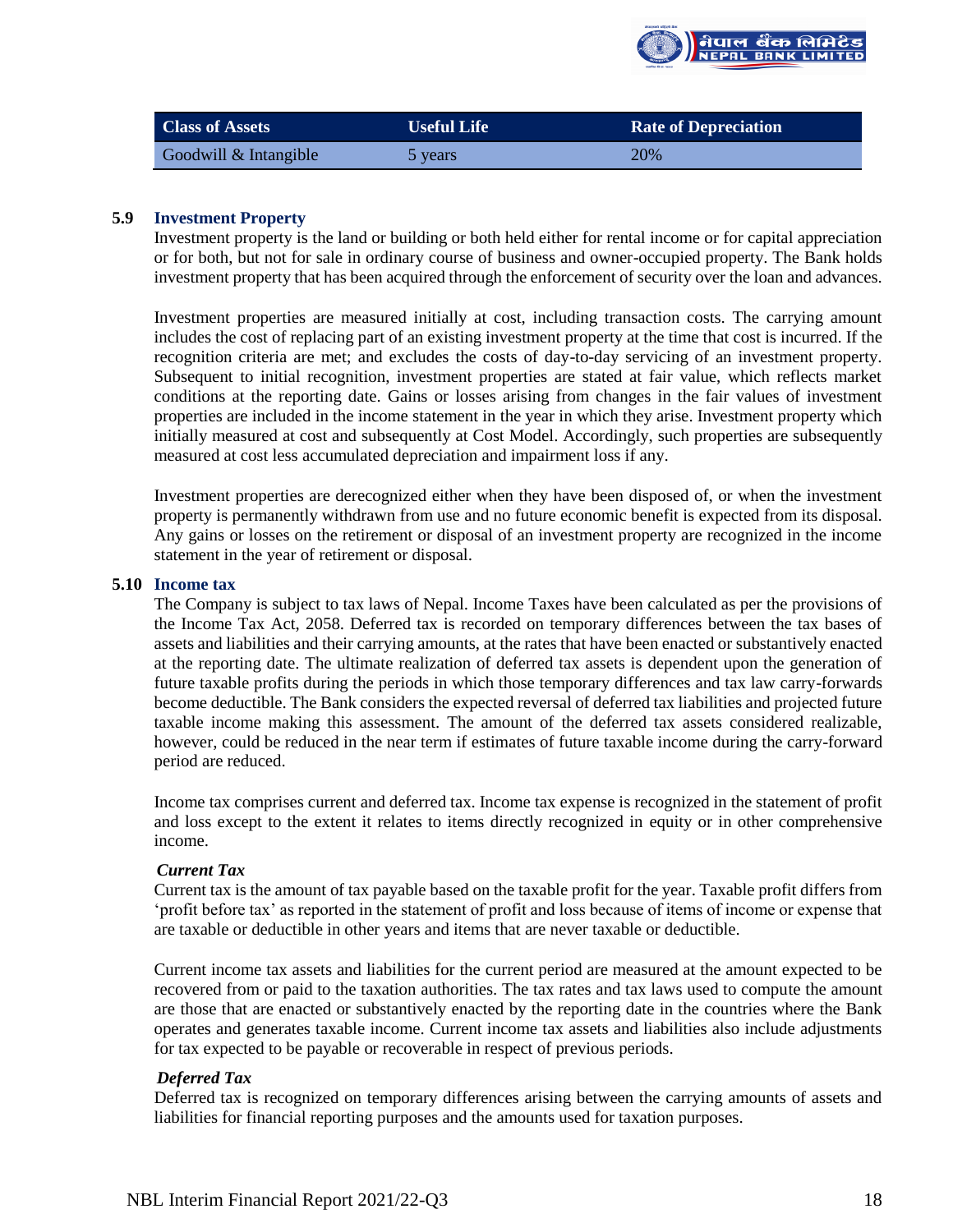

Deferred tax is determined using tax rates (and laws) enacted or substantively enacted at the reporting date and that are expected to apply when the related deferred tax asset is realized or the deferred tax liability is settled. Deferred tax assets are reviewed at each reporting date and reversed if it is no longer probable that the related tax benefits will be realized. The measurement of deferred tax reflects the tax consequences that would follow from the manner in which the Bank expects, at the reporting date, to recover or settle the carrying amount of its assets and liabilities.

Deferred tax assets are recognized for all deductible temporary differences, carry forward of unused tax credits and unused tax losses, to the extent that it is probable that taxable profit will be available against which the deductible temporary differences, and the carry forward of unused tax credits and unused tax losses can be utilized except:

- i. Where the deferred tax asset relating to the deductible temporary difference arises from the initial recognition of an asset or liability in a transaction that is not a business combination and, at the time of the transaction, affects neither the accounting profit nor taxable profit or loss.
- ii. In respect of deductible temporary differences associated with investments in subsidiaries, associates and interests in joint ventures, deferred tax assets are recognized only to the extent that it is probable that the temporary differences will reverse in the foreseeable future and taxable profit will be available against which the temporary differences can be utilized.

Deferred tax relating to items recognized in OCI is recognized in OCI. Deferred tax items are recognized in correlation to the underlying transaction either in other comprehensive income or directly in equity.

Deferred tax assets and deferred tax liabilities are offset, if a legally enforceable right exists to set off current tax assets against current income tax liabilities and the deferred taxes relate to the same taxable entity and the same taxation authority.

# **5.11 Deposits, debt securities issued and subordinated liabilities**

Bank deposits consist of money placed into the Bank by its customers. These deposits are made to deposit accounts such as fixed deposit accounts, savings accounts, margin deposit accounts, call deposit accounts and current accounts. Details and further disclosures about deposits have been explained in Note that follows.

# **5.12 Provisions**

Provisions are recognized when the Company has a present legal or constructive obligation as a result of a past event, when it is probable that an outflow of resources will be required to settle the obligation and when the amount can be reliably estimated.

The amount recognized as a provision is the best estimate of the consideration required to settle the present obligation at the end of the reporting period, taking into account the risks and uncertainties surrounding the obligation. When a provision is measured using the cash flows estimated to settle the present obligation, its carrying amount is the present value of those cash flows (when the effect of the time value of money is material).

When some or all of the economic benefits required to settle a provision are expected to be recovered from a third party, a receivable is recognized as asset if it is virtually certain that reimbursement will be received and the amount of the receivable can be measured reliably.

A disclosure for contingent liabilities is made where there is:

- a possible obligation that arises from past events and whose existence will be confirmed only by the occurrence or non-occurrence of one or more uncertain future events not wholly within the control of the entity; or
- present obligation that arises from past events but is not recognized because: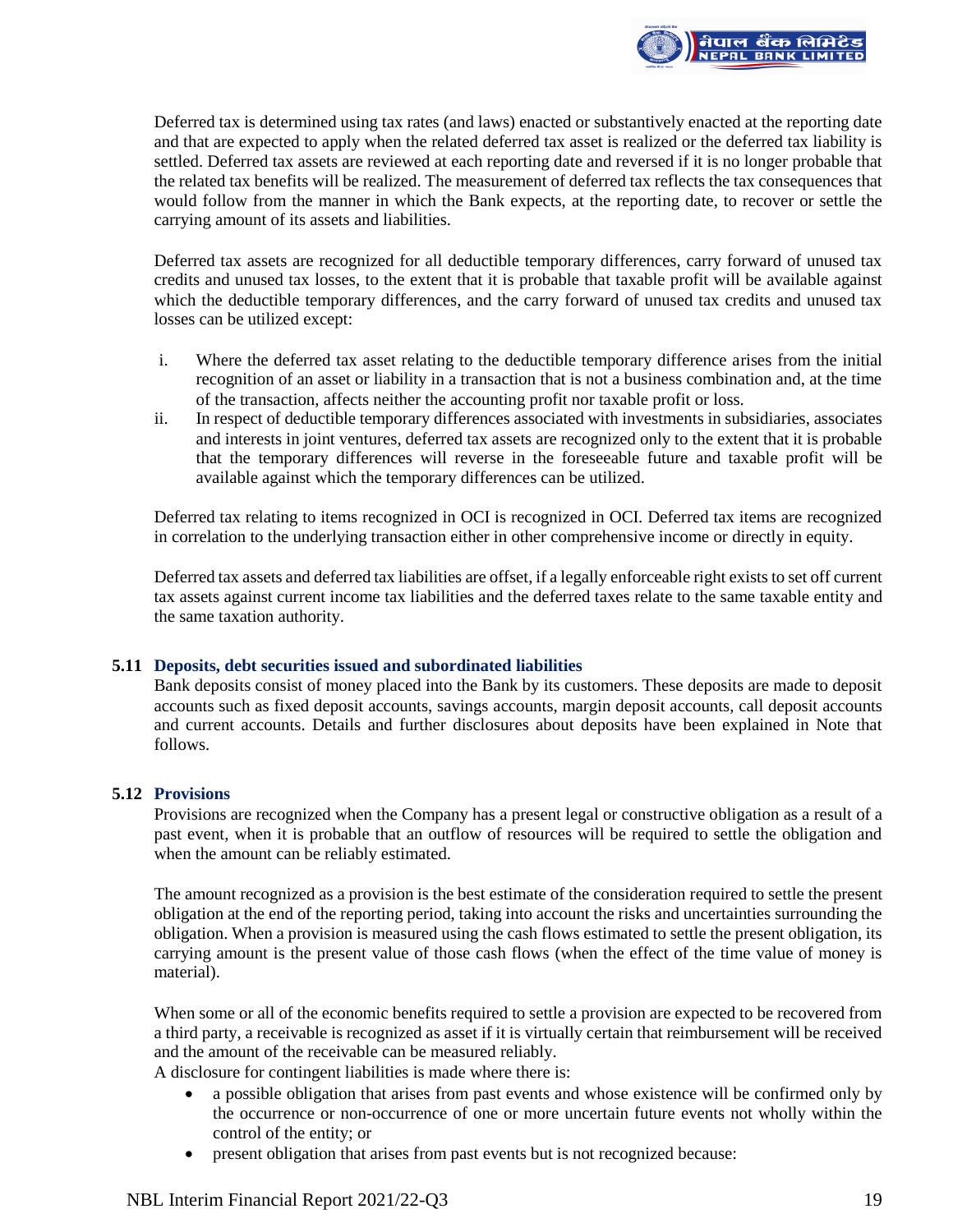

- o It is not probable that an outflow of resources embodying economic benefits will be required to settle the obligation; or
- o The amount of the obligation cannot be measured with sufficient reliability.

A contingent asset is a possible asset that arises from past events and whose existence will be confirmed only by the occurrence or non-occurrence of one or more uncertain future events not wholly within the control of the entity.

Commitments include the amount of purchase order (net of advances) issued to parties for completion of assets.

Provisions, contingent liabilities, contingent assets and commitments are reviewed at each reporting period. Provisions for onerous contracts are recognized when the expected benefits to be derived by the Company from a contract are lower than the unavoidable costs of meeting the future obligations under the contract.

#### **5.13 Revenue Recognition**

Revenue comprises of interest income, fees and commission, foreign exchange income, cards income, disposal income etc. Revenue is recognized to the extent it is probable that the economic benefits will flow to the Bank and the revenue can be reliably measured. Revenue is not recognized during the period in which its recoverability of income is not probable. The bases of incomes recognition are as below:

#### *Interest income*

Interest income is recognized in profit or loss using effective interest method. Effective interest rate is the rate that exactly discounts the estimated future cash payments and receipts through the expected life of financial asset or liability to the carrying amount of the asset or liability. The calculation of effective interest rate includes all transactions cost and fee and points paid or received that are integral part of the effective interest. The transaction costs include incremental costs that are directly attributable to the acquisition or issue of financial assets.

Interest income presented in statement of profit and loss includes:

- Interest income on financial assets measured at amortized cost calculated on an effective interest rate method. These financial assets include loans and advances including staff loans, investment in government securities, investment in corporate bonds, investment in NRB Bond and deposit instruments, reverse repos, inter banking lending etc.
- Interest on investment securities measured at fair value, calculated on effective interest rate.
- Income on discounted instruments like bills purchased, documents negotiation is recognized over the period of discounting on accrual basis using effective interest rate.

Interest income on all trading assets are considered to be incidental to the Bank's trading operations and are presented together with all other changes in fair value of trading assets and liabilities in net trading income.

#### *Fee and commission income*

Fees and commission income that are integral to the effective interest rate on a financial asset are included in measurement of effective interest rate. Other fees and commission income including management fee, service charges, syndication fee, forex transaction commission, commission of issue of letter of credit and guarantee are recognized as the related services are performed.

#### *Dividend income*

Dividend on investment in resident company is recognized when the right to receive payment is established. Dividend income are presented in net trading income, net income from other financial instruments at fair value through profit or loss or other revenue based on the underlying classification of the equity instruments.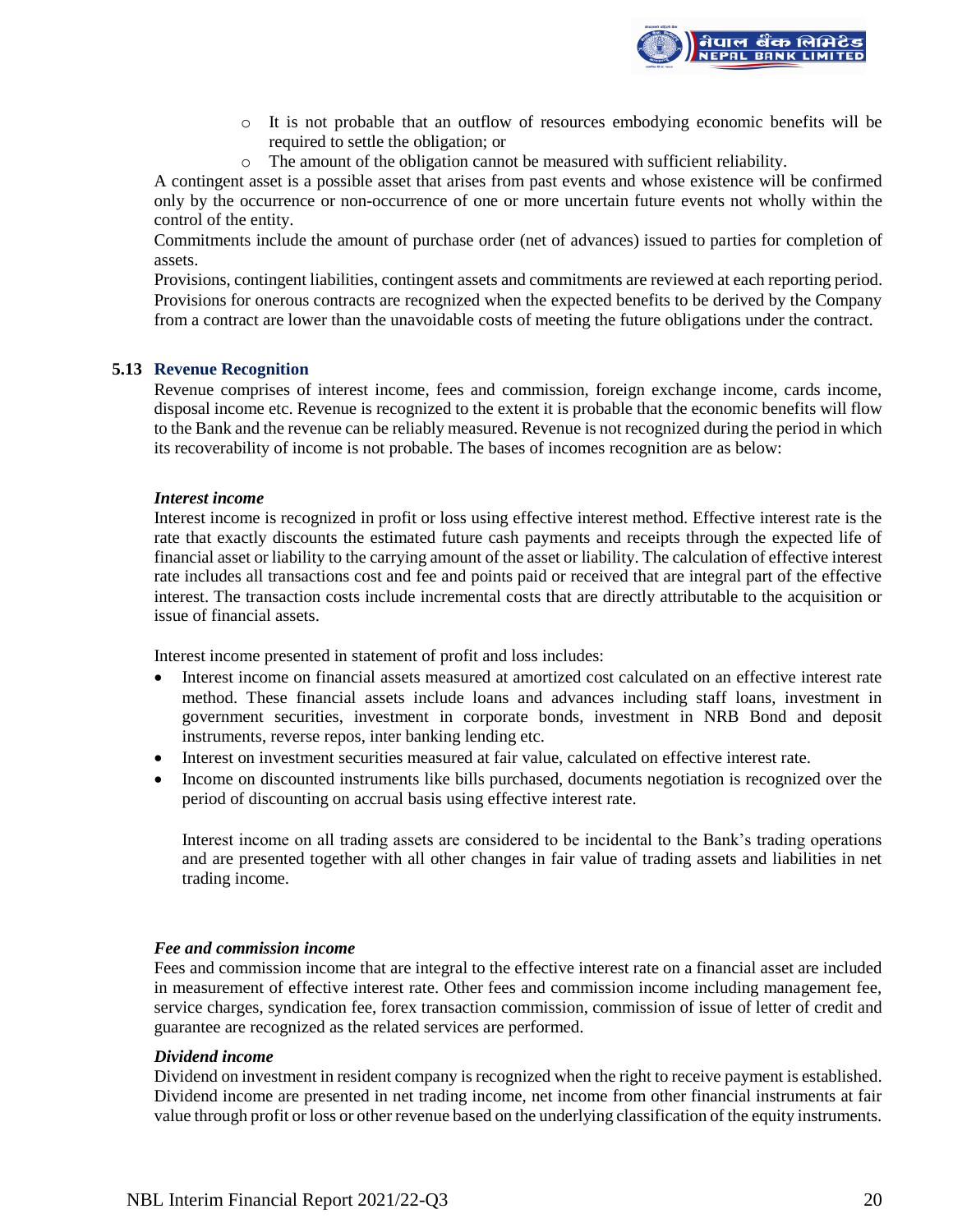

# *Net trading income*

Results arising from trading activities include all gains and losses from changes in fair value and related interest income or expense and dividends for financial assets and financial liabilities held for trading. This includes any ineffectiveness recorded in hedging transactions. Net trading income also includes gain on foreign exchange transaction.

# *Net income from other financial instrument at fair value through Profit or Loss*

Financial assets and financial liabilities classified in this category are those that have been designated by management upon initial recognition. Management may only designate an instrument at fair value through profit or loss upon initial recognition when the following criteria are met, and designation is determined on an instrument-by-instrument basis:

- The designation eliminates or significantly reduces the inconsistent treatment that would otherwise arise from measuring the assets or liabilities or recognizing gains or losses on them on a different basis.
- The assets and liabilities are part of a group of financial assets, financial liabilities or both, which are managed and their performance evaluated on a fair value basis, in accordance with a documented risk management or investment strategy.
- The financial instrument contains one or more embedded derivatives, which significantly modify the cash flows that would otherwise be required by the contract.

Financial assets and financial liabilities at fair value through profit or loss are recorded in the statement of financial position at fair value. Changes in fair value are recorded in Net gain or loss on financial assets and liabilities designated at fair value through profit or loss is recognized in statement of Profit or Loss. Interest earned or incurred is accrued in Interest income or Interest expense, respectively, using the effective interest rate (EIR), while dividend income is recorded in other operating income when the right to the payment has been established.

#### **5.14 Interest expense**

Interest expense on all financial liabilities including deposits are recognized in profit or loss using effective interest rate method. Interest expense on all trading liabilities are considered to be incidental to the Bank's trading operations and are presented together with all other changes in fair value of trading assets and liabilities in net trading income.

# **5.15 Employees Benefits**

# *a) Short Term Employee Benefits*

Short term employee benefit obligations are measured on an undiscounted basis and are expensed as the related service is provided. A liability is also recognized for the amount expected to be paid under bonus required by the prevailing Bonus Act pay the amount as a result of past service provided by the employee and the obligation can be estimated reliably under short term employee benefits.

Short-term employee benefits include all the following items (if payable within 12 months after the end of the reporting period):

- wages, salaries and social security contributions;
- paid annual leave and paid sick leave;
- non-monetary benefits

# *b) Post-Employment Benefit Plan*

Post-employment benefit plan includes followings:

# *i. Defined Contribution Plan*

A defined contribution plan is a post-employment benefit plan under which an entity pays a fixed contribution to a separate entity and has no legal or constructive obligation to pay future amounts.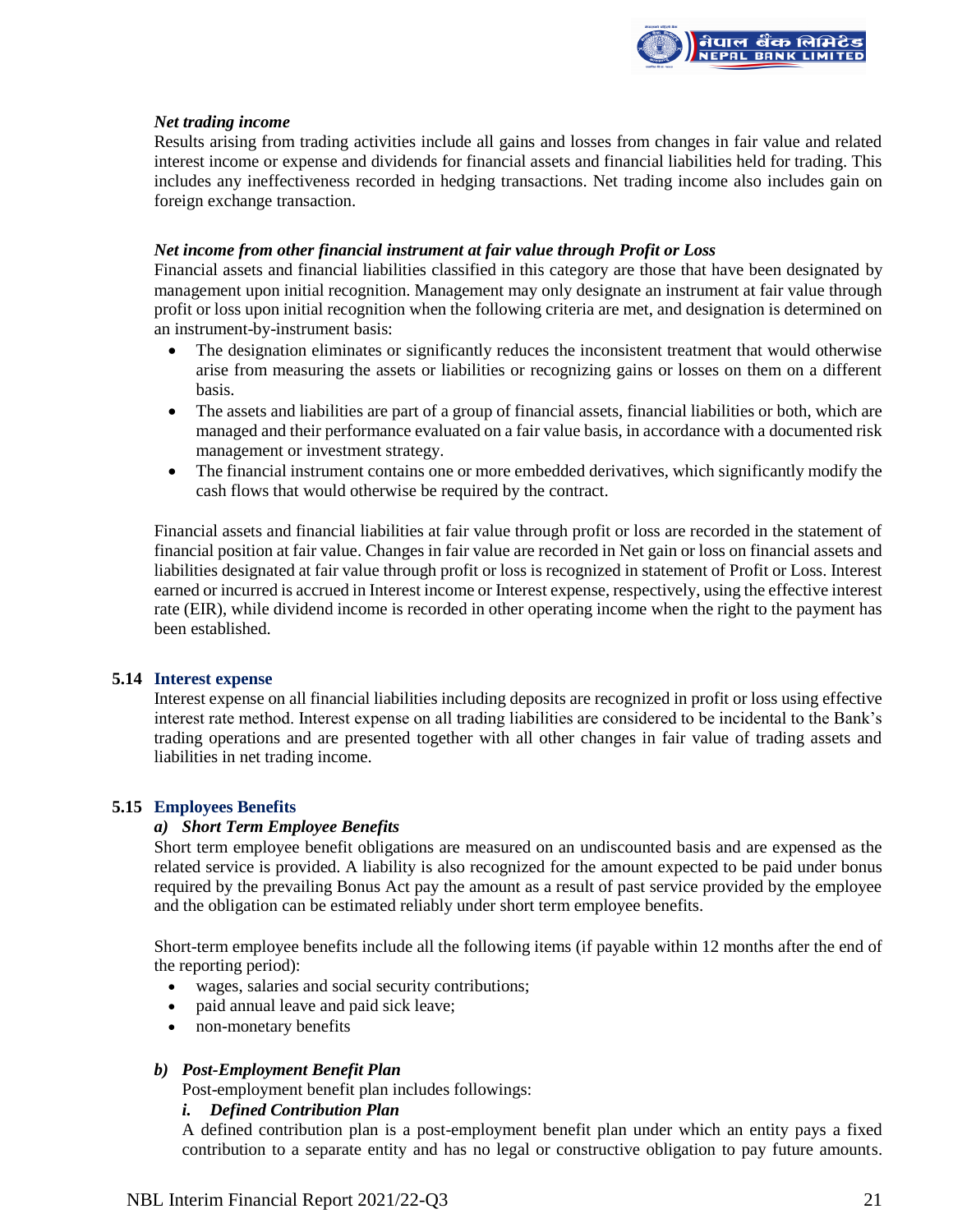

Obligations for contributions to defined contribution plans are recognized as personnel expense in profit or loss in the periods during which the related service are rendered by employees. Pre-paid contributions are recognized as an asset to the extent that cash refund or reduction in future payments is available. Contributions to a defined contribution plan being due for more than 12 months after the end of the period in which the employee render the service are discounted at their present value. The following are the defined contribution plan provided by the Bank to its employees:

#### *a) Employees Provident Fund*

In accordance with law, all employees of the Bank are entitled to receive benefits under the provident fund, a defined contribution plan in which both the employee and the Bank contribute monthly at a predetermined rate (currently, 10% of the basic salary plus grades). Bank does not assume any future liability for provident fund benefits other than its annual contribution.

#### *ii. Defined Benefit Plan*

The Bank provides Pension & Gratuity Plan, Retirement Plan and Leave Encashment Plan (in terms of Annual Leave and Sick Leave) as defined benefits to its employees. These benefits are postemployment benefit plans and are paid based on length of service. These benefit plans are funded whereas the Bank makes earmark investment of these funds. The gratuity plan provides for lump sum payments to vested employees at retirement or upon death while in employment or on termination of employment for an amount equivalent defined days' eligible salary payable for each completed year of service.

The pension plan provides for lump sum payments to vested employees at retirement or equated payment till death of the employee (and half thereafter to the spouse of the employee). Further, employees of the Bank are entitled to avail Annual Leave and Sick Leave. The employees can carry forward the un-availed leave and are entitled to encash the cumulative leave at the time of the retirement. The obligation under these plans is calculated by a qualified actuary every year using projected unit credit method.

The following are the defined benefit plans provided by the Bank to its employees:

#### *a) Gratuity*

Bank provides for gratuity on accrual basis covering eligible employees in terms of Employee Service Byelaws of the Bank. The plan provides for lump sum payments to vested employees at retirement or upon death while in employment or on termination of employment for an amount equivalent defined days' eligible salary payable for each completed years of service. The Bank accounts for the liability for gratuity as per the actuarial valuation.

# *b) Leave Salary*

The employees of the Bank are entitled to carry forward a part of their unavailed/ unutilized leave subject to a maximum limit. The employees can encash unavailed/ unutilized leave partially in terms of Employee Service Byelaws of the Bank. The Bank accounts for the liability for accumulated leave as per the actuarial valuation.

#### *c) Termination Benefits*

Termination benefits are recognized as expense when the Bank is demonstrably committed, without realistic possibility of withdrawal, to a formal plan to provide termination benefits to employees as a result of an offer made to encourage voluntary redundancy. Termination benefits are recognized if the Banks made an offer for voluntary redundancy, it is probable that the offer will be accepted and the number of acceptances can be measured reliably. If the benefits are payable in more than 12 months after the reporting date, they are discounted to their present value.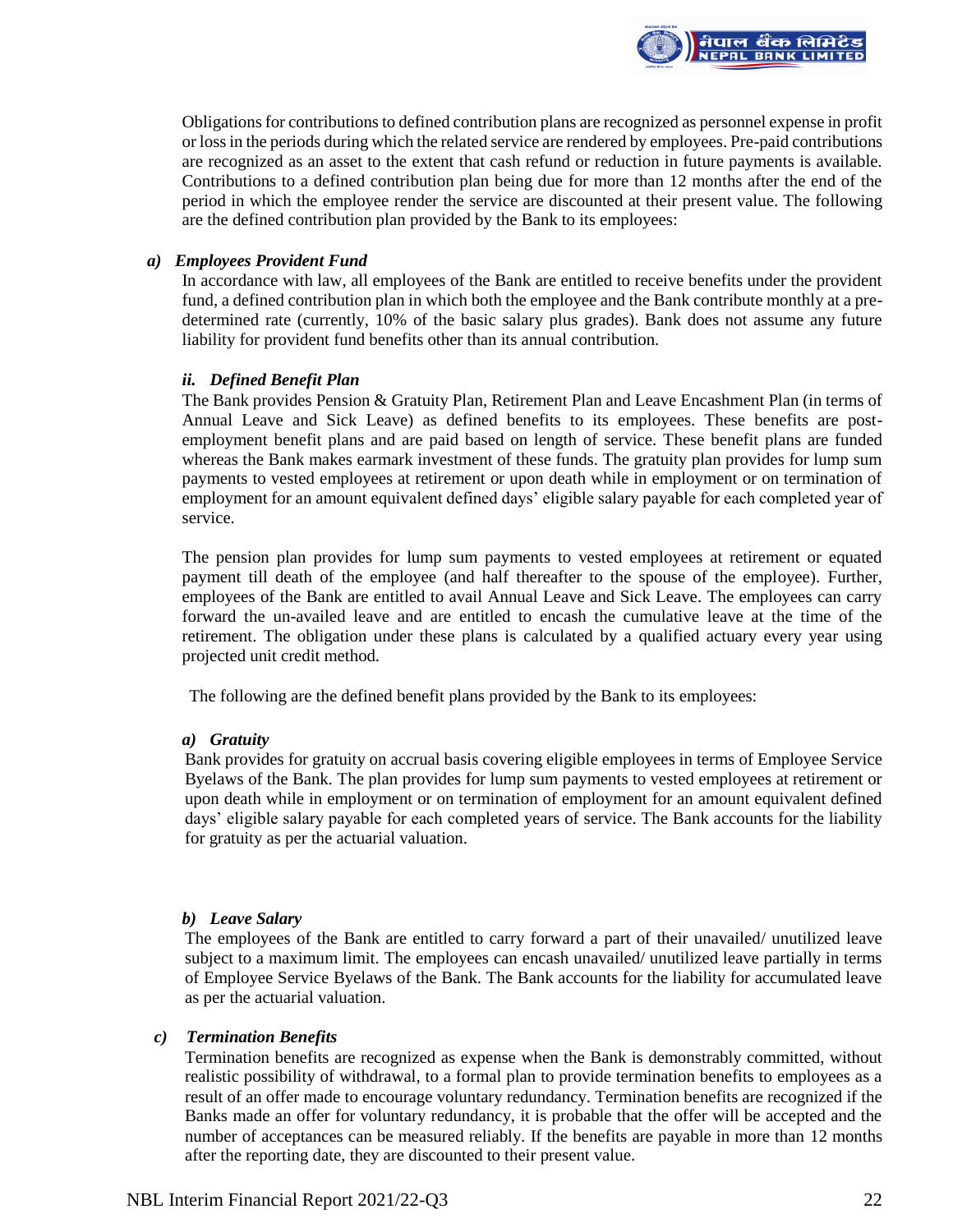

#### **5.16 Leases**

The determination of whether an arrangement is a lease, or contains a lease, is based on the substance of the arrangement at the inception date and requires an assessment of whether the fulfillment of the arrangement is dependent on the use of a specific asset or assets and the arrangement conveys a right to use the asset, even if that right is not explicitly specified in an arrangement.

#### *The Bank as a Lessee:*

Finance leases that transfer to the Bank substantially all of the risks and benefits incidental to ownership of the leased item, are capitalized at the commencement of the lease at the fair value of the leased property or, if lower, at the present value of the minimum lease payments. Lease payments are apportioned between finance charges and reduction of the lease liability so as to achieve a constant rate of interest on the remaining balance of the liability. Finance charges are recognized in Finance cost in the income statement.

Leased assets are depreciated over the useful life of the asset. However, if there is no reasonable certainty that the Bank will obtain ownership by the end of the lease term, the asset is depreciated over the shorter of the estimated useful life of the asset and the lease term.

Leases that do not transfer to the Bank substantially all the risks and benefits incidental to ownership of the leased items are operating leases. Operating lease payments are recognized as an expense in the income statement on a straight-line basis over the lease term. Where the rentals are structured solely to increase in line with expected general inflation to compensate for the lessor's expected inflationary cost increases, such increases are recognized in the year in which such benefits accrue. Contingent rentals are recognized as an expense in the period in which they are incurred.

#### *The Bank as a lessor*

Leases in which the Bank does not transfer substantially all of the risks and benefits of ownership of the asset are classified as operating leases. Initial direct costs incurred in negotiating an operating lease are added to the carrying amount of the leased asset and recognized over the lease term on the same bases as rental income. Contingent rents are recognized as revenue in the period in which they are earned.

#### **5.17 Foreign Currency translation**

The items included in the financial statements of the entity are measured using the functional currency of the Bank which Nepalese Rupees is using the exchange rates prevailing at the dates when the transactions were affected.

Monetary assets and liabilities denominated in foreign currencies are translated into the functional currency at the buying rate of exchange at the balance sheet date. Any resulting exchange differences are included in the "Other Operating Income" in statement of profit or loss.

Non-monetary assets and liabilities that are measured at historical cost in a foreign currency are translated into the functional currency using the rate of exchange at the date of initial transaction. Non-monetary item assets and liabilities measured at fair value in a foreign currency are translated into the functional currency using the rate of exchange at the date the fair value was determined.

Foreign exchange differences arising on settlement of monetary items is included in "Net Trading Income" in statement of profit or loss.

#### **5.18 Financial guarantee and loan commitment**

The Bank makes available to its customers guarantees that may require that the Bank makes payments on their behalf and enters into commitments to extend credit lines to secure their liquidity needs. Letters of credit and guarantees (including standby letters of credit) commit the Bank to make payments on behalf of customers in the event of a specific act, generally related to the import or export of goods. Such commitments expose the Bank to similar risks to loans and are mitigated by the same control processes and policies.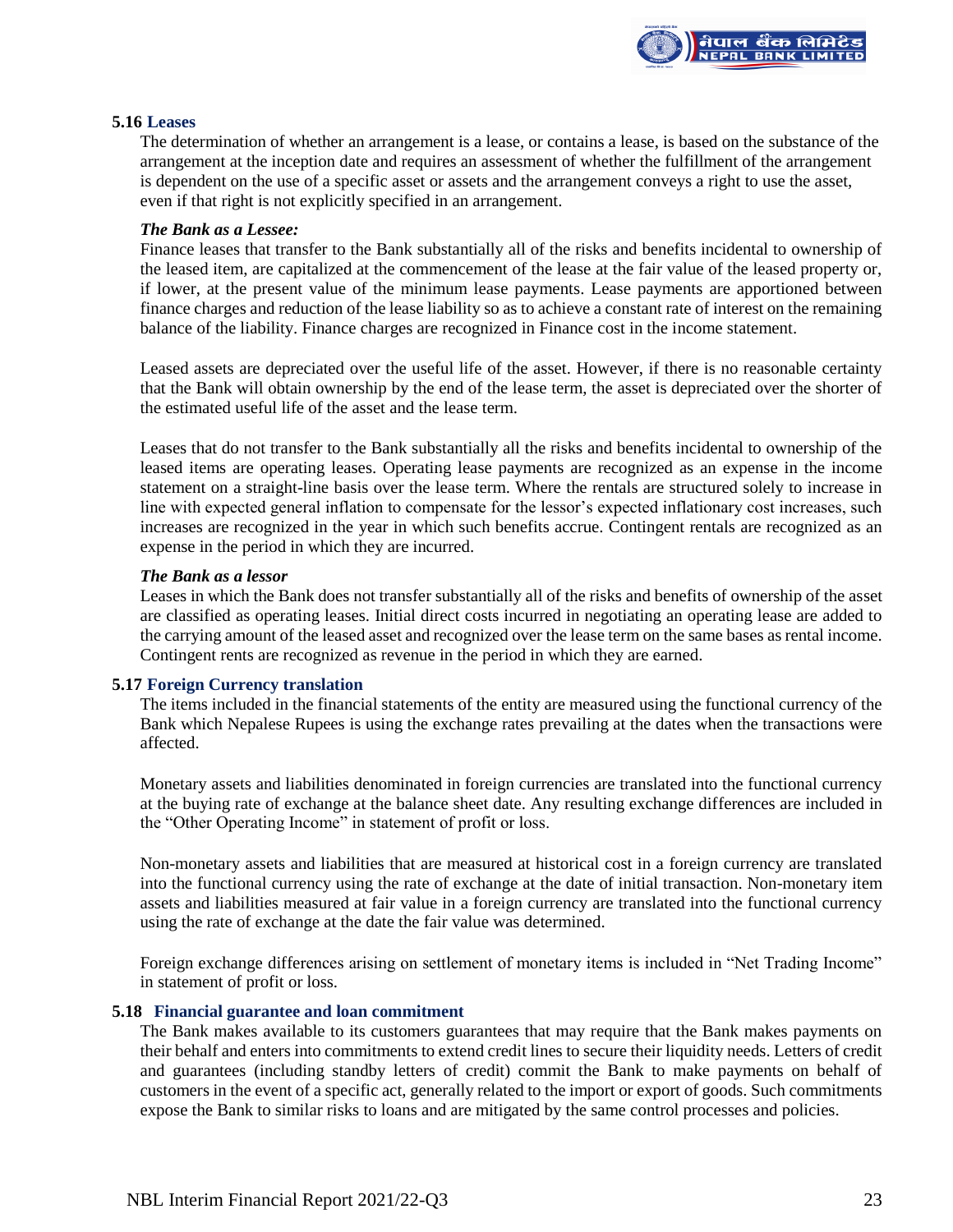

#### **5.19 Share capital and reserves**

The Bank classifies the capital instruments as equity instruments or financial liabilities in accordance with the substance with the contractual terms of the instruments. Equity is defined as residual interest in total assets of an entity after deducting all its liabilities. Common shares are classified as equity of the Bank and distributions thereon are presented in statement of changes in equity.

The Bank is required to maintain the capital adequacy ratio imposed by the regulator. The ratio is fixed at 11% for current year and the Bank has maintained the ratio as mention above under ratios as per NRB directive as at Chaitra end 2078.

Incremental costs directly attributable to issue of an equity instruments are deducted from the equity.

#### **5.20 Earnings per share including diluted**

Basic earnings per share is computed by dividing the profit/ (loss) for the year by the weighted average number of equity shares outstanding during the year.

Diluted earnings per share is computed by dividing the profit/ (loss) for the year as adjusted for dividend, interest and other charges to expense or income (net of any attributable taxes) relating to the dilutive potential equity shares, by the weighted average number of equity shares considered for deriving basic earnings per share and the weighted average number of equity shares which could have been issued on the conversion of all dilutive potential equity shares. Potential equity shares are deemed to be dilutive only if their conversion to equity shares would decrease the net profit per share from continuing ordinary operations. Potential dilutive equity shares are deemed to be converted as at the beginning of the period, unless they have been issued at a later date.

There have been no transactions involving ordinary shares or potential ordinary shares between the reporting date and the date of the completion of these financial statements which would require the restatement of earnings per share.

#### **6. Segment Information**

#### A. Information about reportable Segment

|                                    | <b>Banking</b>     |                         | Treasury           |                                                            | Remittance         |                                        | <b>Government Transaction</b> |                                 | All Other        |                    | Total              |                                                    |
|------------------------------------|--------------------|-------------------------|--------------------|------------------------------------------------------------|--------------------|----------------------------------------|-------------------------------|---------------------------------|------------------|--------------------|--------------------|----------------------------------------------------|
| Particulars                        | Current<br>Quarter | revious<br>Quarte<br>一覧 | Current<br>Quarter | espondin<br>revious<br>Quarter<br>ĚĀ<br>g B<br>3.ear<br>ပိ | Current<br>Quarter | pondin<br>vious<br>juarter<br>a a<br>S | Current<br>Quarter            | pondin<br>vious<br>Quarte<br>'n | rent<br>e<br>Qua | Ü<br>'n            | Current<br>Quarter | Quarte<br>pondia<br>vious<br>Corre<br>E Pi<br>year |
| Revenues from external customers   | 10,308,868,402     | 8,055,581,700           | 1,047,693,615      | 787,981,201                                                | 178,335,337        | 138,504,310                            | 38,160,580                    | 7,864,968                       | 903,803,794      | 1,294,544,686      | 12,476,861,727     | 9,990,390,804                                      |
| Intersegment revenues              |                    |                         | ٠                  | ٠                                                          |                    | ٠                                      |                               |                                 | ٠                |                    |                    |                                                    |
| Segment Profit / (Loss) before tax | 3,135,127,605      | 3,933,878,768           | 1,047,693,615      | 787,981,201                                                | 170,053,149        | 787.981.201                            | 38,160,580                    | 7,864,968                       | (1,722,101,844)  | (1, 238, 608, 795) | 2,668,933,104      | 2,880,018,291                                      |
| Segment Assets                     | 177,420,854,930    | 133,090,259,419         | 32,056,578,657     | 31,303,578,369                                             |                    | ٠                                      | 2,031,853,49                  | (17, 849, 445, 854)             | 32,399,690,221   | 57,523,521,336     | 243,908,977,299    | 162,566,269,874                                    |
| Segment liabilities                | 188,072,444,644    | 153,518,584,527         | ٠                  | ٠                                                          | ٠                  | ٠                                      |                               |                                 | 21,167,953,100   | 16,387,304,465     | 209,240,397,745    | 133,365,642,994                                    |

#### B. Reconciliation of reportable segment profit or loss

| <b>Particulars</b> | <b>Current Quarter</b> | <b>Corresponding Previous year</b><br><b>Quarter</b> |
|--------------------|------------------------|------------------------------------------------------|
|                    |                        |                                                      |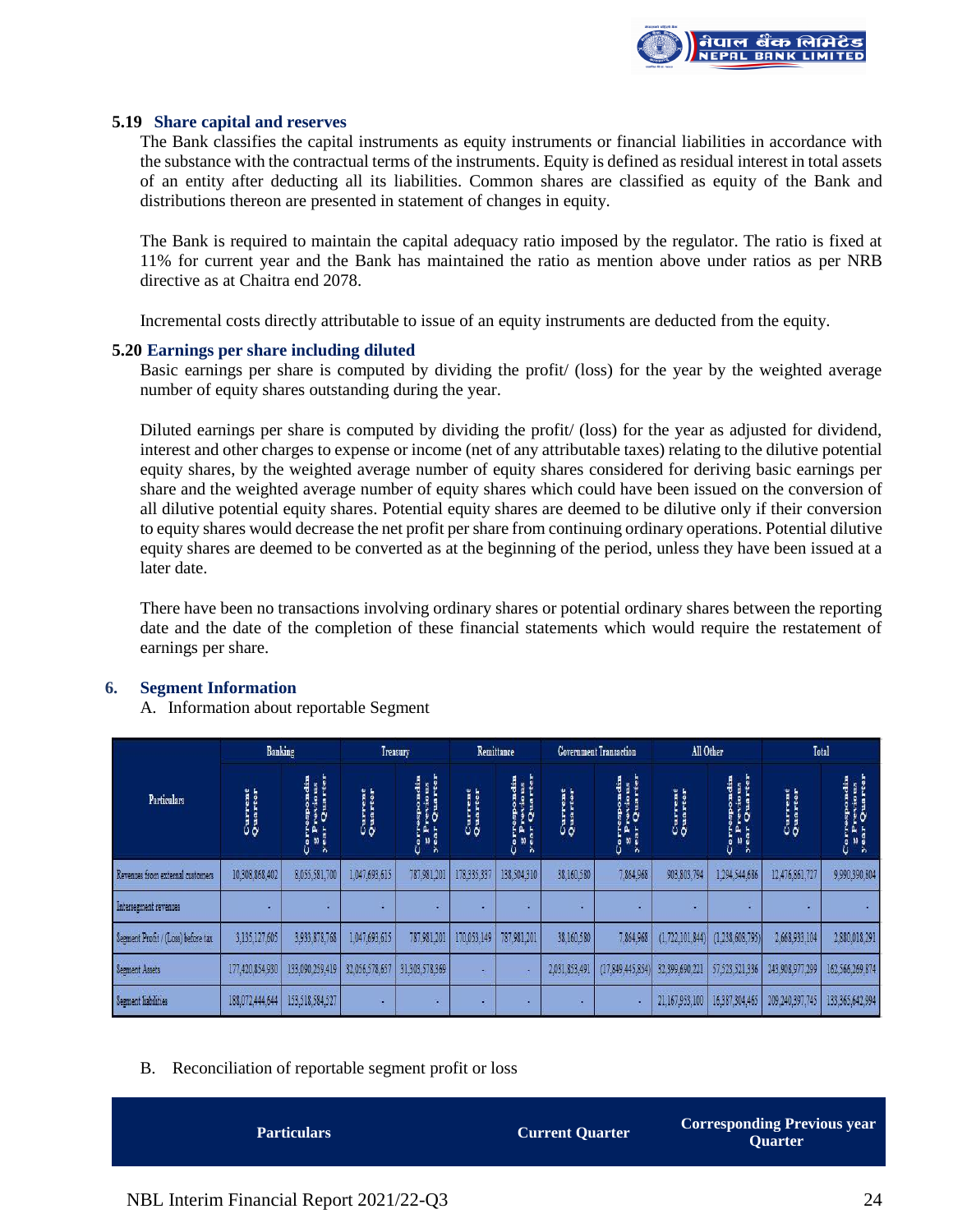

| Total profit before tax for reportable segments | 4,391,034,949   | 5,517,706,137   |
|-------------------------------------------------|-----------------|-----------------|
| Profit before tax for other Segments            | (1,722,101,844) | (1,238,608,795) |
| Elimination of inter-segment profit             |                 |                 |
| Elimination of discontinued operation           |                 |                 |
| Unallocated amounts:                            |                 |                 |
| - Other Corporate expenses                      | 2,625,905,638   | 2,533,153,480   |

# **7. Related Parties disclosures**

The related parties of the Bank which meets the definition of related parties as defined in "NAS 24 Related Parties Disclosure" are as follows:

#### *7.1 Nepal Government*

Nepal Government holds 51% shares in the bank and representation in the board of directors of the bank, is considered to be related party to the bank.

#### **7.2** *Key Management Personnel (KMP)*

The key management personnel are those persons having authority and responsibility of planning, directing and controlling the activities of the entity, directly or indirectly including any director. The key management of the Bank includes members of its Board of Directors, Chief Executive Officer, and other higher-level employee of the Bank. The name of the key management personnel who were holding various positions in the office during the year (As at Chaitra End 2078) were as follows:

#### **Name of Directors**

| S.No. | <b>Name</b>                 | <b>Position</b> |
|-------|-----------------------------|-----------------|
|       | Suman Raj Aryal             | Chairman        |
| 2     | Deependra Bickram Thapa     | Member          |
| 3     | Ritesh Kumar Shakya         | Member          |
| 4     | Dr. Savitri Ranjit Shrestha | Member          |
|       | Vivek S.J.B. Rana           | Member          |
| 6     | Vishnu Kumar Agrawal        | Member          |
|       | Om Krishna Shrestha         | Member          |

#### **Key Management Personnel**

| S.No. | Name                     | <b>Post</b>                              |
|-------|--------------------------|------------------------------------------|
|       | Krishna Bahadur Adhikari | <b>Chief Executive Officer</b>           |
|       | Samata Pant (Bhatta)     | Deputy Chief Executive officer           |
|       | Laxman Poudel            | <b>Assistant Chief Executive officer</b> |
|       | Bishwo Raj Baral         | <b>Assistant Chief Executive officer</b> |
|       | Prakash Kumar Adhikari   | <b>Assistant Chief Executive Officer</b> |
|       | Hom Bahadur Khadka       | <b>Assistant Chief Executive Officer</b> |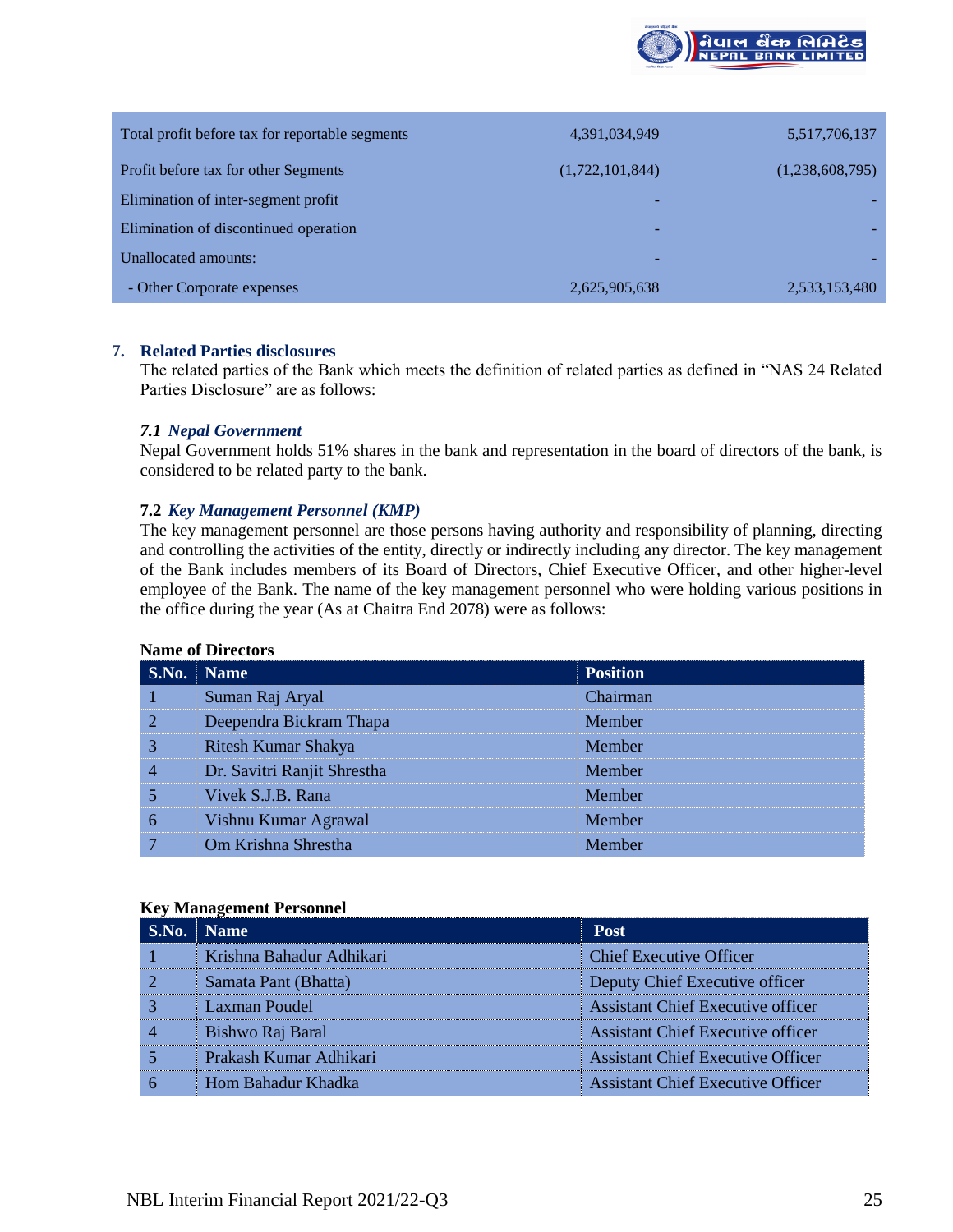

# **7.3 Compensation to Key Management Personnel**

The members of Board of Directors are entitled for meeting allowances. Salary and allowances are provided to Chief Executive Officer and other member of the management team. Salary and Allowances paid to the Chief Executive Officer is based on the contract entered by the Bank with him whereas compensation paid to other members of management team are governed by Employees Byelaws and decisions made by management time to time in this regard. In addition to salaries and allowances, non- cash benefits like vehicle facility, subsidized rate employees' loan, and termination benefits are also provided to KMP.

The details relating to compensation paid to key management personnel (Director's only) were as follows:

| S.No. | Particulars           | Upto Chaitra End 2078 |
|-------|-----------------------|-----------------------|
|       | Director's Fee        | 4.418                 |
|       | <b>Other Expenses</b> | 1.236.4               |
|       | Total                 | 2,655,0               |

The details relating to compensation paid to key management personnel other than directors were as follows:

|                | <b>S.No.</b> Name        | <b>Upto Chaitra End 2078</b> |
|----------------|--------------------------|------------------------------|
|                | Krishna Bahadur Adhikari | 5,498,308                    |
|                | Samata Pant (Bhatta)     | 1,580,654                    |
| $\mathsf{I}$ 3 | Laxman Paudel            | 1,569,793                    |
| $\overline{4}$ | Bishwo Raj Baral         | 1,553,333                    |
|                | Prakash Kumar Adhikari   | 1,555,218                    |
|                | Hom Bahadur Khadka       | 1,558,661                    |
|                | <b>Total</b>             | 13,315,967                   |

Besides above remuneration, other facilities like staff loan facilities and vehicle facilities were provided to KMPs as per the staff bylaws of the bank.

# **8. Dividend paid (aggregate or per share) separately for ordinary shares or other shares**

During the reporting period Bank has paid NPR 37,91,02,758.65 Cash Dividend as approved by AGM dated 2078/09/02.

#### **9. Issues, repurchase and repayment of debt and equity securities**

14% Bonus Share Amounting NPR1,76,91,46,207.36 as approved by AGM dated 2078/09/02 is capitalized from Retained Earnings and Share Premium.

# **Events after interim period**

There are no material events after reporting date affecting financial status as on Chaitra End 2078.

**10. Effect of changes in the composition of the entity during the interim period including merger and acquisition**

No such changes during the interim period as on Chaitra End 2078.

# **11. Use of Carve-outs Adjustment**

# **11.1.1 For Impairment Calculation**

An entity shall assess at the end of each reporting period whether there is any objective evidence that a financial asset or group of financial assets measured at amortized cost is impaired. If any such evidence exists, the entity shall apply paragraph 63 of NAS 39: Financial Instruments: Recognition and Measurement, to determine the amount of any impairment loss unless the entity is bank or financial institutions registered as per Bank and Financial Institutions Act, 2073. Bank and Financial Institutions shall measure impairment loss on loan and advances as higher of amount derived as per prudential norms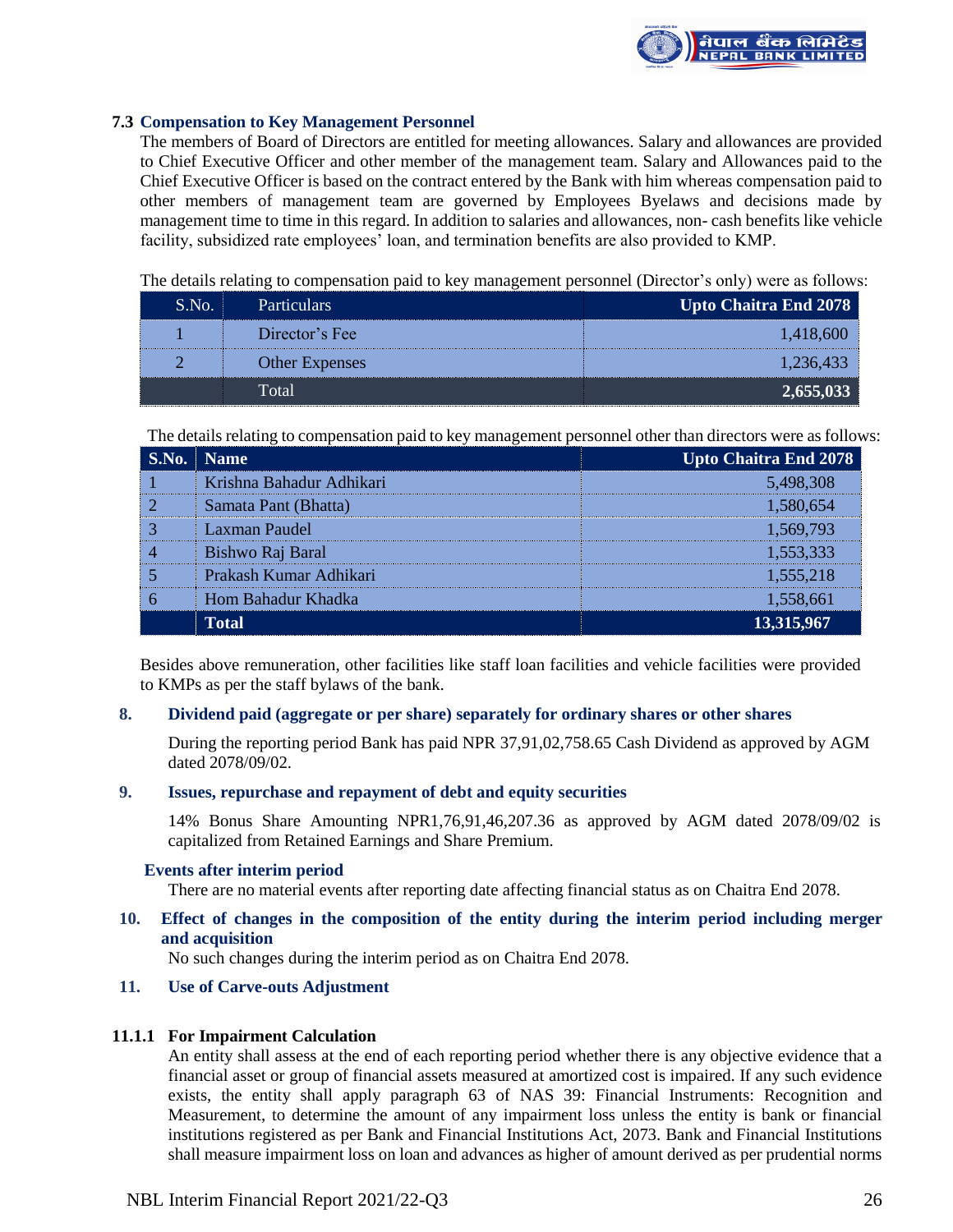

prescribed by Nepal Rastra Bank and amount determined as per paragraph 63. However, bank and financial institutions shall apply paragraph 63 of NAS 39: Financial Instruments: Recognition and Measurement to determine the amount of impairment loss on financial assets other than loan and advances.

# **IMPAIRMENT AS PER NAS 39**

Using the carve-out issued by Institute of Chartered Accountant of Nepal, the higher of the Impairment loss as per NFRS and Impairment as per Norms of NRB is taken into consideration for impairment loss on loan and advances for preparation of interim financial statement.

| <b>IMPAIRMENT AS PER NAS 39</b>                      |                                         |
|------------------------------------------------------|-----------------------------------------|
| <b>Loans and advances to Customers</b>               | As at 30th Chaitra<br>2078 (Amount NPR) |
| Loans and advances to Customers (A)                  | 178,340,632,591                         |
| Less:                                                |                                         |
| Impairment allowances $(a + b)$                      | 2,813,933,911                           |
| Collective Allowances (a)                            | 1,681,815,681                           |
| Individual Allowances (b)                            | 1,132,118,230                           |
| Impairment as percentage of Total Loans and advances | $-1.58%$                                |

The impact of the application of carve-out in the interim financial statement is as under

| Particulars                         | <b>Amount (NPR)</b> |
|-------------------------------------|---------------------|
| Impairment Loss as per NFRS         | 2,813,933,911       |
| Impairment Loss as per norms of NRB | 4,914,811,404       |

Using the carve-out issued by Institute of Chartered Accountant of Nepal, the higher of the above is taken into consideration for impairment loss on loan and advances for preparation of interim financial statement.

# **11.2 For Using Effective Interest rate**

During the reporting period Bank has used the exemption for not calculating Interest Income using Effective Interest Rate (EIR) as Bank has considered such calculation to be impracticable. Accordingly, Bank has used Normal interest rate to charge interest income.

# **11.3 Interest calculation on Impaired Loan and advances**

NAS 39 requires when a financial asset or a group of similar financial assets has been written down as a result of an impairment loss, interest income is thereafter recognized using the rate of interest used to discount the future cash flows for the purpose of measuring the impairment loss. The Bank has not considered fees and transaction cost being immaterial. The interest income has been calculated using EIR.

Interest income on loan and advances that are overdue for more than 180 days are not recognized as Interest income citing the recoverability of such amount.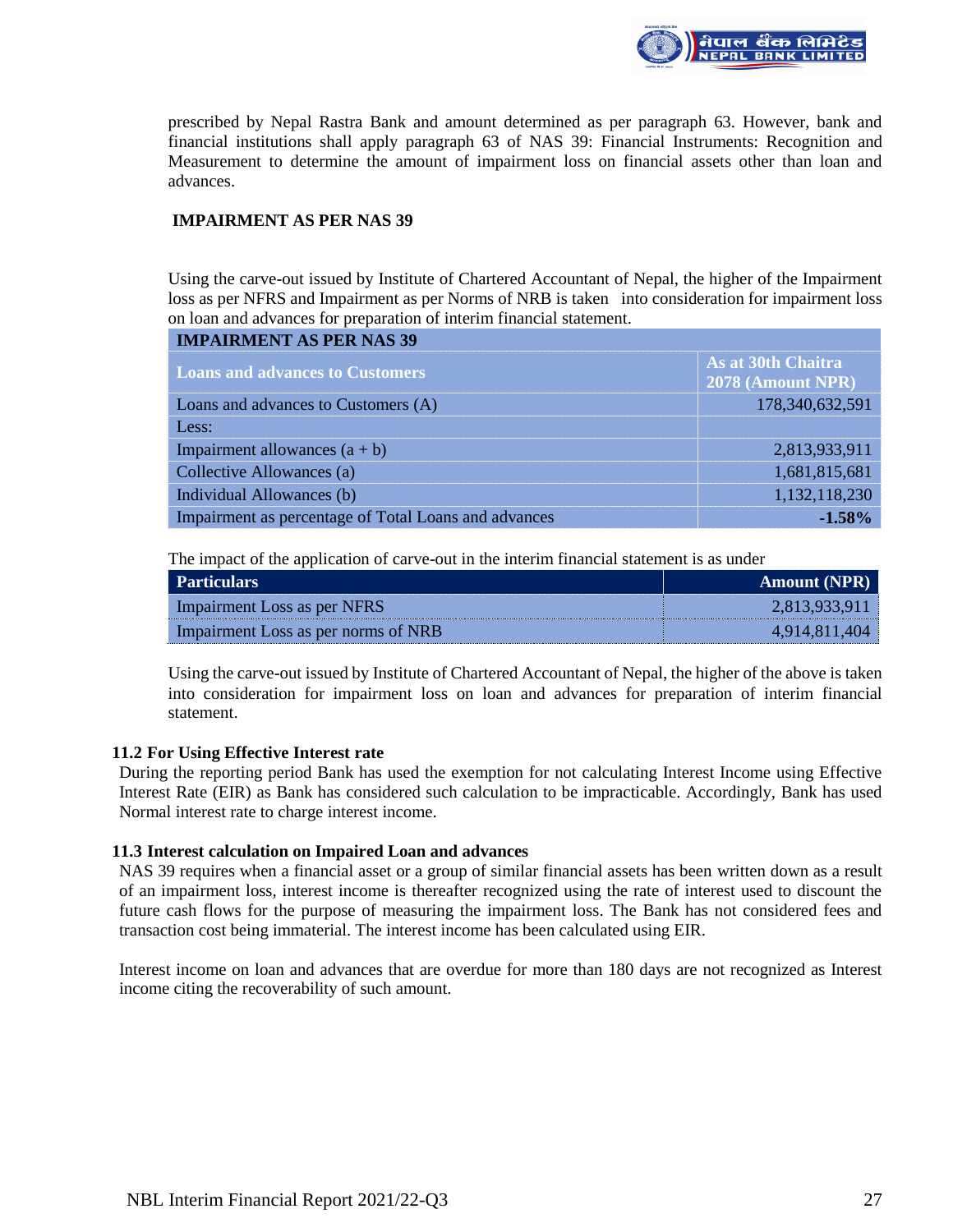

# **Disclosure as per Securities Registration and Issuance Regulation, 2073 (Related to sub Rule (1) of Rule 26)**

# **1. Financial Statements**

**A. Statement of Financial Position and statement of profit or Loss** Published along with this report

#### **B. Related Party Disclosure**

Nepal Government holds 51% shares in the bank and has representation in the board of directors of the bank, is considered to be related party to the bank.

The directors, chief executive officer and other key management personnel are also considered to be related party to the bank. No transaction between bank and KMPs was observed other than as prescribed under service bylaws of the bank and relating to remuneration.

#### **C. Major Financial Highlights**

| a. Earnings per<br>a. (Annualized)<br>Share | <b>NPR</b> |  | 20.30 d. Liquidity           | %                | 20.47  |
|---------------------------------------------|------------|--|------------------------------|------------------|--------|
| b. Market Value per Share                   | <b>NPR</b> |  | 325.00 e. Return on Assets   | %                | 1.19   |
| c. Price Earnings Ratio                     | (Times)    |  | 16.01 f. Net worth per Share | NPR <sup>1</sup> | 240.60 |

#### **2. Management Analysis**

- a. Cash recovery from the borrower is satisfactory and NPA has been slightly decreased. The reserve has been increased as a result of increment in regulatory Reserve.
- b. The liquidity of the bank is not sufficient to meet the lending opportunities.
- c. The bank is constantly improving its IT infrastructure to allow automated transaction through digital channel and make the bank more competitive.
- d. The bank has prepared a robust risk management and AML/CFT policy as per international norms and is implementing them.
- e. There is no incident happened that materially impacted on reserve, profit, liquidity of the bank during the quarter under review.

# **3. Detail relating to legal action**

Except in the normal course of banking business, no law-suits of material nature have been filed by or against the bank/promoters/directors/on account of violation of prevailing laws or commission of criminal offences or financial crime.

#### **4. Analysis of share transaction and progress of the bank**

- a. Management view on share transaction of the bank at securities market The share transaction of the bank takes place in the secondary market of Nepal Stock Exchange through open share market operation. The management 's view on this is neutral.
- b. Maximum, minimum and last share price of the bank including total number of shares traded and days of transaction during the quarter.

| Maximum Price: NPR 393.00<br>NPR 325.00 | Minimum Price: NPR 316.00 | Last | Price: |
|-----------------------------------------|---------------------------|------|--------|
| Transaction volume: 56,55,801 shares    | Days of transaction: 58   |      |        |